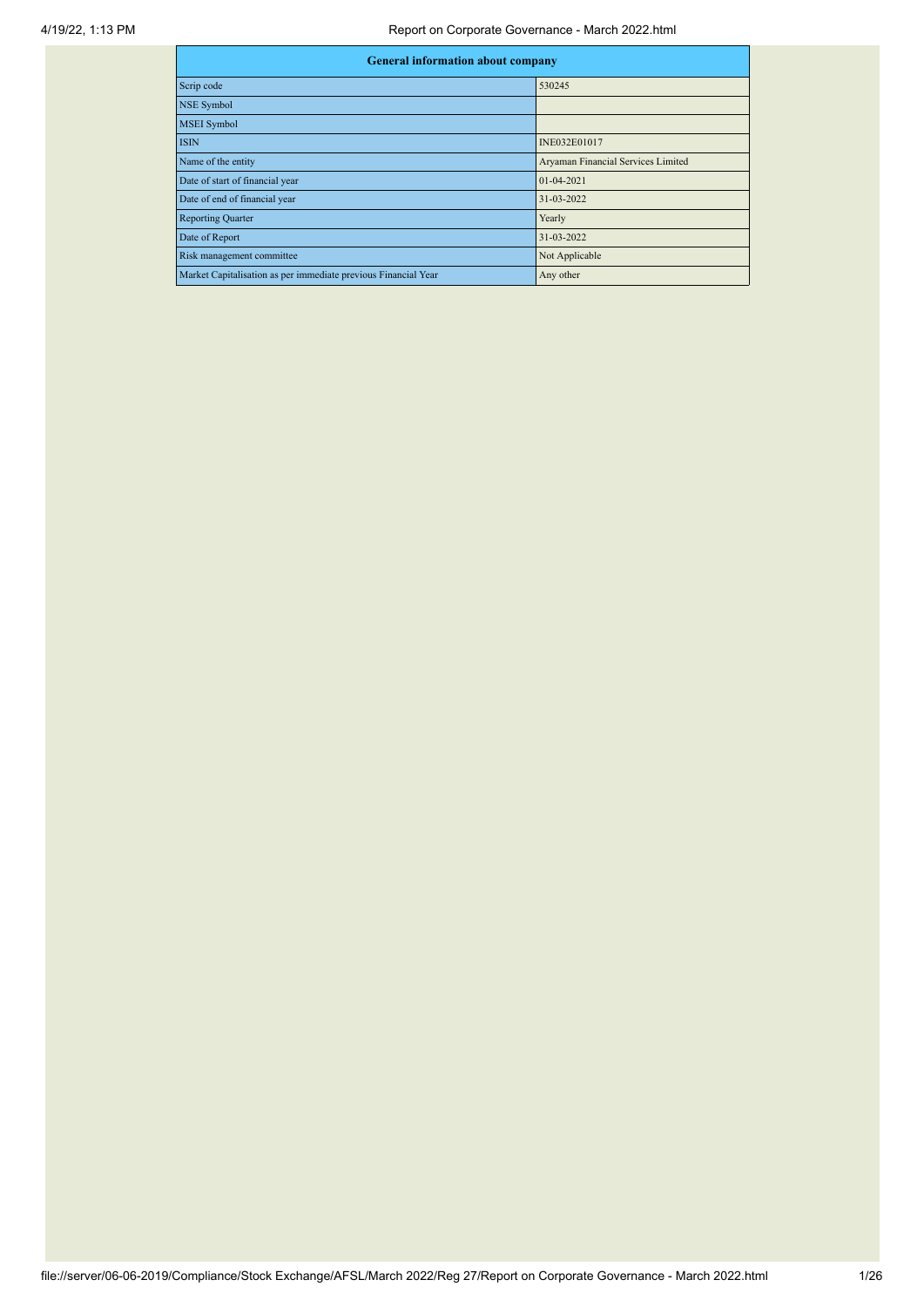|                            |                                             |                   |            |                                                |                            |                                       |                          |                                                                                                      |                                             | <b>Annexure I</b>                                         |                            |                      |                                            |                                                                                                                                                |                                                                                                                                                                   |                                                                                                                                                                          |                                                                                                                                                                                                         |                                      |                                   |
|----------------------------|---------------------------------------------|-------------------|------------|------------------------------------------------|----------------------------|---------------------------------------|--------------------------|------------------------------------------------------------------------------------------------------|---------------------------------------------|-----------------------------------------------------------|----------------------------|----------------------|--------------------------------------------|------------------------------------------------------------------------------------------------------------------------------------------------|-------------------------------------------------------------------------------------------------------------------------------------------------------------------|--------------------------------------------------------------------------------------------------------------------------------------------------------------------------|---------------------------------------------------------------------------------------------------------------------------------------------------------------------------------------------------------|--------------------------------------|-----------------------------------|
|                            |                                             |                   |            |                                                |                            |                                       |                          | Annexure I to be submitted by listed entity on quarterly basis                                       |                                             |                                                           |                            |                      |                                            |                                                                                                                                                |                                                                                                                                                                   |                                                                                                                                                                          |                                                                                                                                                                                                         |                                      |                                   |
|                            | <b>I. Composition of Board of Directors</b> |                   |            |                                                |                            |                                       |                          |                                                                                                      |                                             |                                                           |                            |                      |                                            |                                                                                                                                                |                                                                                                                                                                   |                                                                                                                                                                          |                                                                                                                                                                                                         |                                      |                                   |
|                            |                                             |                   |            |                                                |                            |                                       |                          | Disclosure of notes on composition of board of directors explanatory                                 |                                             |                                                           |                            |                      |                                            |                                                                                                                                                |                                                                                                                                                                   |                                                                                                                                                                          |                                                                                                                                                                                                         |                                      |                                   |
|                            |                                             |                   |            |                                                |                            |                                       |                          |                                                                                                      |                                             | Whether the listed entity has a Regular Chairperson   Yes |                            |                      |                                            |                                                                                                                                                |                                                                                                                                                                   |                                                                                                                                                                          |                                                                                                                                                                                                         |                                      |                                   |
|                            |                                             |                   |            |                                                |                            |                                       |                          |                                                                                                      |                                             | Whether Chairperson is related to MD or CEO               |                            |                      | No                                         |                                                                                                                                                |                                                                                                                                                                   |                                                                                                                                                                          |                                                                                                                                                                                                         |                                      |                                   |
| <b>Fitle</b><br>(Mr<br>Ms) | Name of<br>the<br>Director                  | <b>PAN</b>        | <b>DIN</b> | Category 1<br>of directors                     | Category 2<br>of directors | Category<br>$3$ of<br>directors Birth | Date<br>of               | Whether<br>special<br>resolution<br>passed?<br>[Refer Reg.<br>$17(1A)$ of<br>Listing<br>Regulations] | Date of<br>passing<br>special<br>resolution | <b>Initial Date</b><br>of<br>appointment                  | Date of Re-<br>appointment | Date of<br>cessation | Tenure<br>of<br>director<br>(in<br>months) | No of<br>Directorship<br>in listed<br>entities<br>including<br>this listed<br>entity (Refer<br>Regulation<br>17A of<br>Listing<br>Regulations) | No of<br>Independent<br>Directorship<br>in listed<br>entities<br>including<br>this listed<br>entity (Refer<br>Regulation<br>$17A(1)$ of<br>Listing<br>Regulations | Number of<br>memberships<br>in Audit/<br>Stakeholder<br>Committee(s)<br>including this<br>listed entity<br>(Refer<br>Regulation<br>$26(1)$ of<br>Listing<br>Regulations) | No of post of<br>Chairperson<br>in Audit/<br>Stakeholder<br>Committee<br>held in listed<br>entities<br>including this<br>listed entity<br>(Refer<br>Regulation<br>$26(1)$ of<br>Listing<br>Regulations) | Notes for<br>not<br>providing<br>PAN | Note<br>$\mathbf{n}$<br>prov<br>D |
| Mr                         | <b>SHRIPAL</b><br><b>SHAH</b>               | <b>BBTPS8152C</b> | 01628855   | Executive<br>Director                          | Chairperson                |                                       | $10-$<br>$11 -$<br>1984  | NA                                                                                                   |                                             | 01-04-2011                                                | 01-04-2019                 |                      |                                            |                                                                                                                                                | $\mathbf{0}$                                                                                                                                                      | 6                                                                                                                                                                        | $\Omega$                                                                                                                                                                                                |                                      |                                   |
| Mr                         | <b>SHREYAS</b><br><b>SHAH</b>               | BEOPS6554N        | 01835575   | Executive<br>Director                          | Not<br>Applicable          |                                       | $22 -$<br>$02 -$<br>1988 | NA                                                                                                   |                                             | 29-05-2013                                                | 01-04-2019                 |                      |                                            | 6                                                                                                                                              | $\Omega$                                                                                                                                                          |                                                                                                                                                                          |                                                                                                                                                                                                         |                                      |                                   |
| $\mathbf{Ar}$              | <b>ABHINAV</b><br><b>ANAND</b>              | ASHPA5142L        | 07732241   | Non-<br>Executive -<br>Independent<br>Director | Not<br>Applicable          |                                       | $25 -$<br>$05 -$<br>1991 | NA                                                                                                   |                                             | 14-11-2018                                                |                            |                      | 60                                         | $\overline{2}$                                                                                                                                 |                                                                                                                                                                   |                                                                                                                                                                          | $\Omega$                                                                                                                                                                                                |                                      |                                   |
| Mr                         | <b>RAM</b><br><b>GAUD</b>                   | ACCPG6705E        | 02759052   | Non-<br>Executive -<br>Independent<br>Director | Not<br>Applicable          |                                       | $01 -$<br>$01 -$<br>1968 | NA                                                                                                   |                                             | 18-06-2009                                                | 01-04-2019                 |                      | 60                                         | 5                                                                                                                                              | $\overline{2}$                                                                                                                                                    | 3                                                                                                                                                                        |                                                                                                                                                                                                         |                                      |                                   |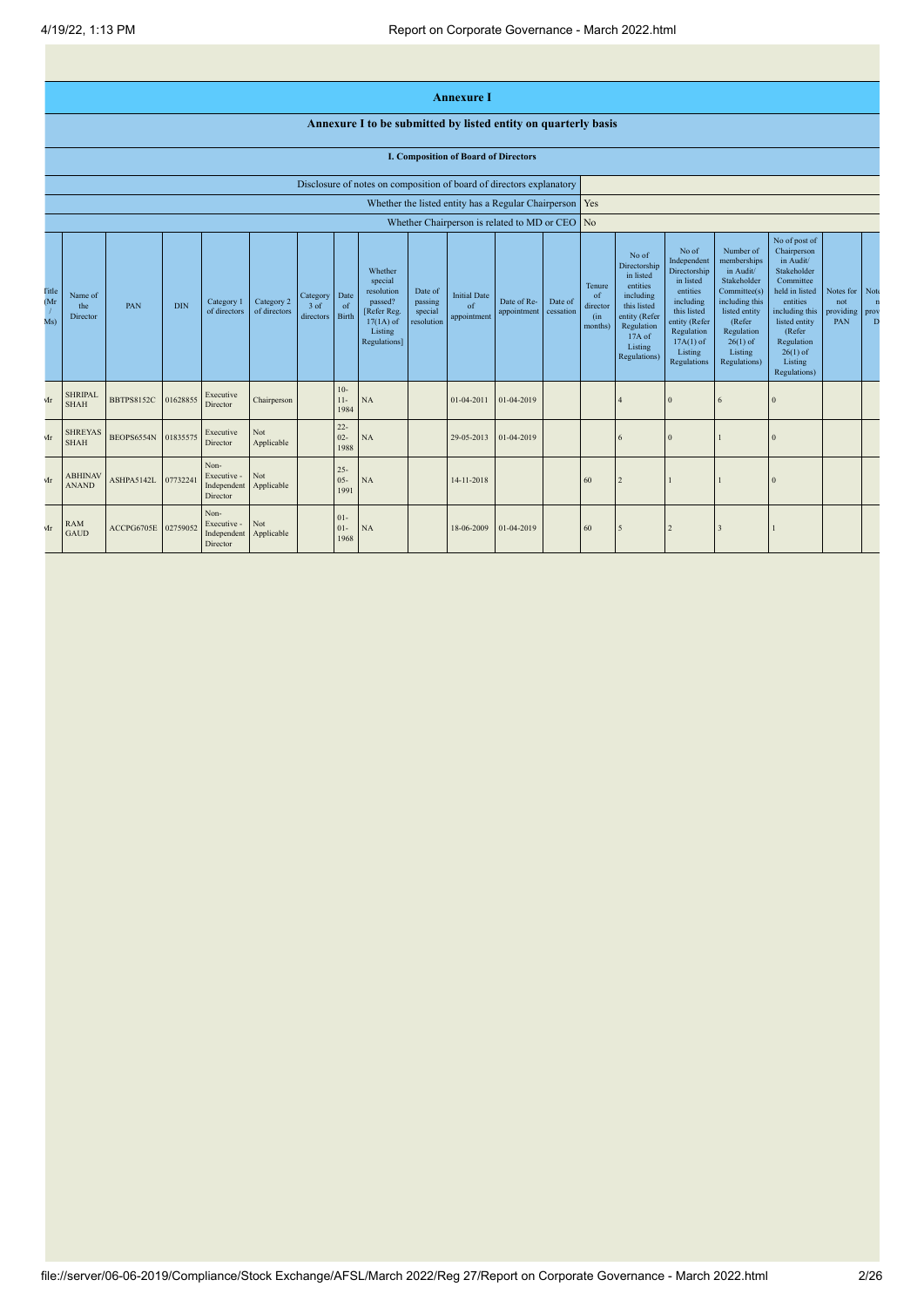|    | <b>I. Composition of Board of Directors</b><br>Disclosure of notes on composition of board of directors explanatory |                                 |            |            |                                                       |                               |                                 |                                |                                                                                                      |                                             |                                          |                            |                      |                                            |                                                                                                                                                |                                                                                                                                                                             |                                                                                                                                                                          |                                                                                                            |
|----|---------------------------------------------------------------------------------------------------------------------|---------------------------------|------------|------------|-------------------------------------------------------|-------------------------------|---------------------------------|--------------------------------|------------------------------------------------------------------------------------------------------|---------------------------------------------|------------------------------------------|----------------------------|----------------------|--------------------------------------------|------------------------------------------------------------------------------------------------------------------------------------------------|-----------------------------------------------------------------------------------------------------------------------------------------------------------------------------|--------------------------------------------------------------------------------------------------------------------------------------------------------------------------|------------------------------------------------------------------------------------------------------------|
|    | Whether the listed entity has a Regular Chairperson                                                                 |                                 |            |            |                                                       |                               |                                 |                                |                                                                                                      |                                             |                                          |                            |                      |                                            |                                                                                                                                                |                                                                                                                                                                             |                                                                                                                                                                          |                                                                                                            |
| Sr | Title<br>(M <sub>1</sub> )<br>Ms)                                                                                   | Name of<br>the<br>Director      | PAN        | <b>DIN</b> | Category 1<br>of directors                            | Category 2<br>of<br>directors | Category<br>$3$ of<br>directors | Date<br><sub>of</sub><br>Birth | Whether<br>special<br>resolution<br>passed?<br>[Refer Reg.<br>$17(1A)$ of<br>Listing<br>Regulations] | Date of<br>passing<br>special<br>resolution | <b>Initial Date</b><br>of<br>appointment | Date of Re-<br>appointment | Date of<br>cessation | Tenure<br>of<br>director<br>(in<br>months) | No of<br>Directorship<br>in listed<br>entities<br>including<br>this listed<br>entity (Refer<br>Regulation<br>17A of<br>Listing<br>Regulations) | No of<br>Independent<br>Directorship<br>in listed<br>entities<br>including<br>this listed<br>entity<br>(Refer<br>Regulation<br>$17A(1)$ of<br>Listing<br><b>Regulations</b> | Number of<br>memberships<br>in Audit/<br>Stakeholder<br>Committee(s)<br>including this<br>listed entity<br>(Refer<br>Regulation<br>$26(1)$ of<br>Listing<br>Regulations) | N <sub>o</sub><br>Cha<br>in<br>Stak<br>Con<br>held<br>en<br>inc<br>this<br>entit<br>Reg<br>26<br>Li<br>Reg |
| 5  | Mr                                                                                                                  | <b>DARSHIT</b><br><b>PAREKH</b> | AKFPP7368B | 03492803   | Non-<br>Executive -<br>Independent<br>Director        | Not<br>Applicable             |                                 | $20 -$<br>$12 -$<br>1985       | NA                                                                                                   |                                             | 25-04-2011                               | 01-04-2019                 |                      | 60                                         | $\overline{5}$                                                                                                                                 |                                                                                                                                                                             |                                                                                                                                                                          |                                                                                                            |
| 6  | Mrs                                                                                                                 | <b>MELONI</b><br><b>SHAH</b>    | AKCPG1177C | 03342248   | Non-<br>Executive -<br>Non<br>Independent<br>Director | Not<br>Applicable             |                                 | $25 -$<br>$05 -$<br>1988       | NA                                                                                                   |                                             | 04-02-2019                               |                            |                      | 60                                         |                                                                                                                                                | $\overline{0}$                                                                                                                                                              | $\Omega$                                                                                                                                                                 |                                                                                                            |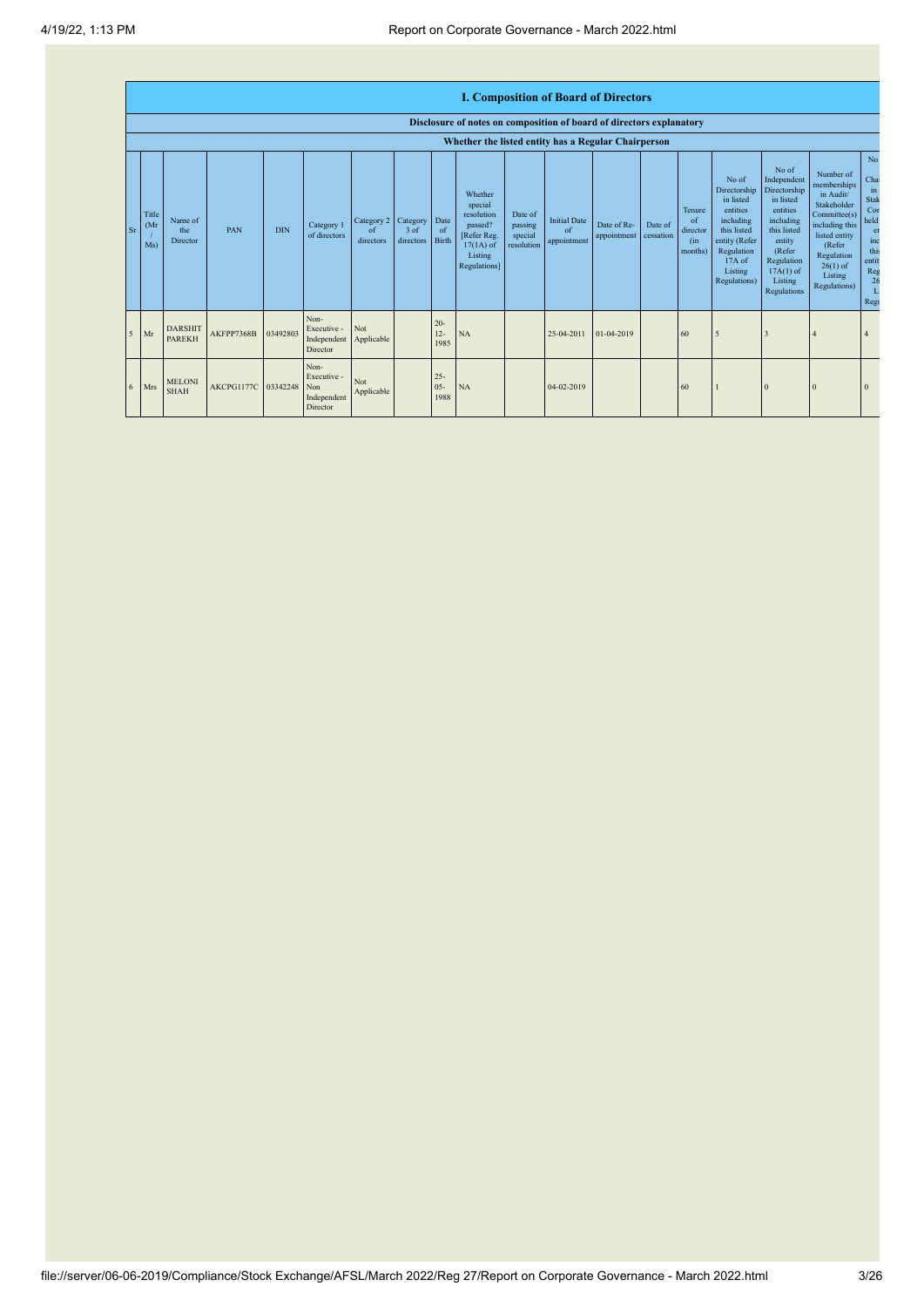|                | <b>Audit Committee Details</b> |                                                       |                                         |                            |                        |                      |         |  |  |  |  |
|----------------|--------------------------------|-------------------------------------------------------|-----------------------------------------|----------------------------|------------------------|----------------------|---------|--|--|--|--|
|                |                                | Whether the Audit Committee has a Regular Chairperson | <b>Yes</b>                              |                            |                        |                      |         |  |  |  |  |
| <b>Sr</b>      | <b>DIN</b><br><b>Number</b>    | Name of Committee<br>members                          | Category 1 of directors                 | Category 2 of<br>directors | Date of<br>Appointment | Date of<br>Cessation | Remarks |  |  |  |  |
|                | 03492803                       | <b>DARSHIT PAREKH</b>                                 | Non-Executive - Independent<br>Director | Chairperson                | 25-04-2011             |                      |         |  |  |  |  |
| $\overline{2}$ | 01628855                       | <b>SHRIPAL SHAH</b>                                   | <b>Executive Director</b>               | Member                     | $01 - 04 - 2014$       |                      |         |  |  |  |  |
| 3              | 02759052                       | <b>RAM GAUD</b>                                       | Non-Executive - Independent<br>Director | Member                     | 18-06-2009             |                      |         |  |  |  |  |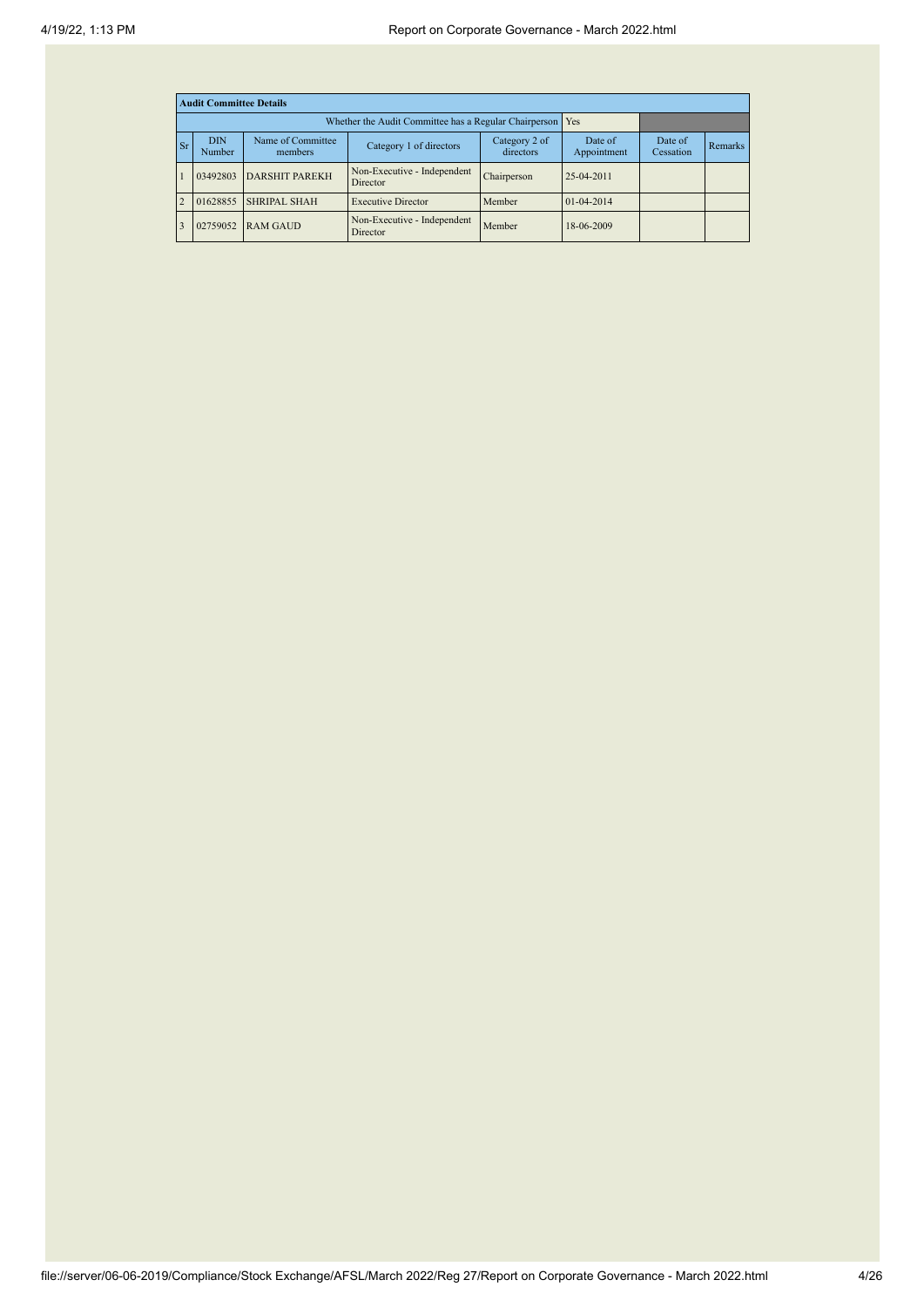|           |                      | Nomination and remuneration committee |                                                                             |                            |                        |                      |         |
|-----------|----------------------|---------------------------------------|-----------------------------------------------------------------------------|----------------------------|------------------------|----------------------|---------|
|           |                      |                                       | Whether the Nomination and remuneration committee has a Regular Chairperson |                            | Yes                    |                      |         |
| <b>Sr</b> | <b>DIN</b><br>Number | Name of Committee<br>members          | Category 1 of directors                                                     | Category 2 of<br>directors | Date of<br>Appointment | Date of<br>Cessation | Remarks |
|           | 03492803             | <b>DARSHIT PAREKH</b>                 | Non-Executive - Independent<br>Director                                     | Chairperson                | 25-04-2011             |                      |         |
|           | 02759052             | <b>RAM GAUD</b>                       | Non-Executive - Independent<br>Director                                     | Member                     | 14-11-2018             |                      |         |
| 3         | 07732241             | <b>ABHINAV ANAND</b>                  | Non-Executive - Independent<br>Director                                     | Member                     | 14-11-2018             |                      |         |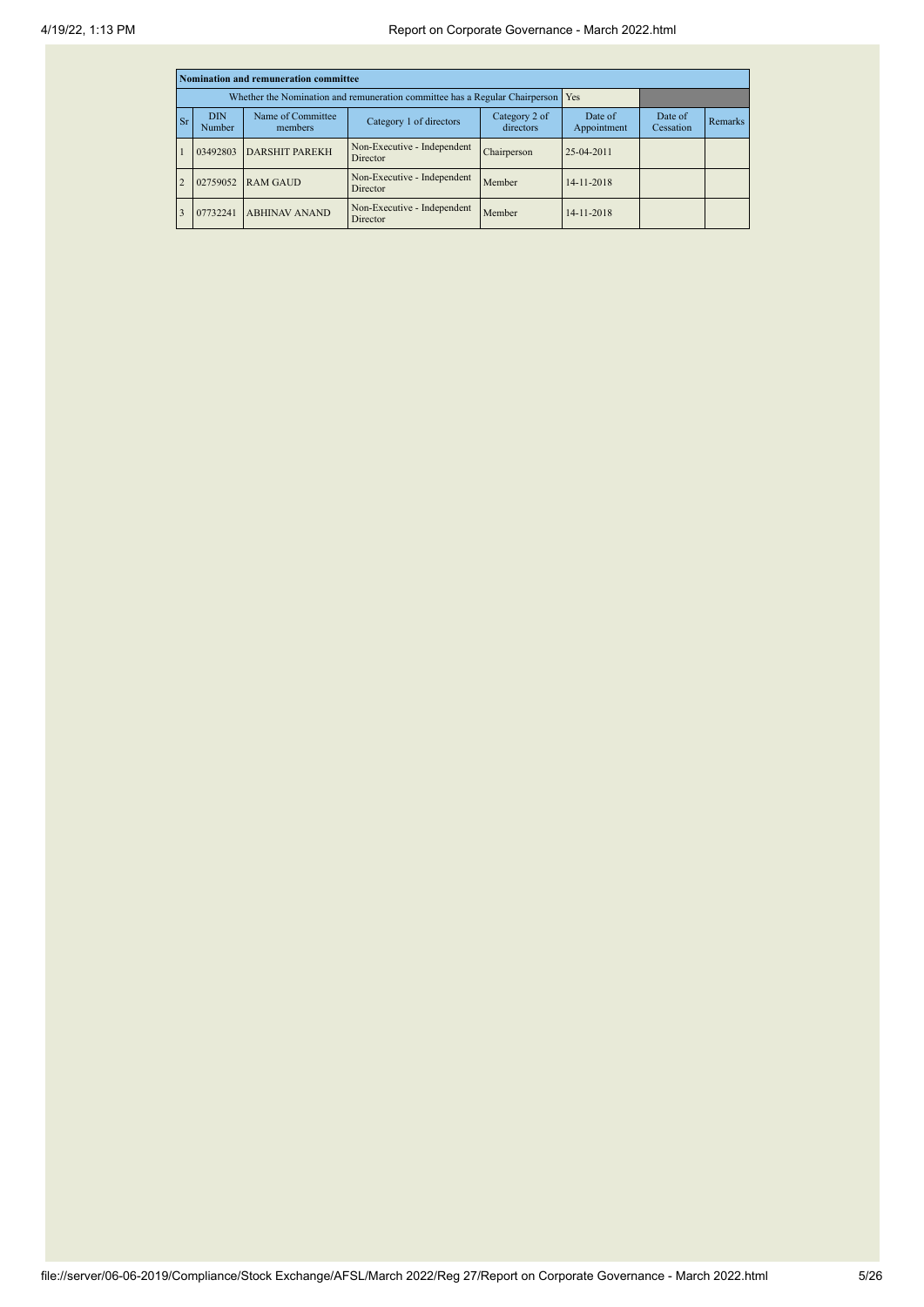| <b>Stakeholders Relationship Committee</b> |                      |                                                                               |                                         |                            |                        |                      |                |  |  |  |
|--------------------------------------------|----------------------|-------------------------------------------------------------------------------|-----------------------------------------|----------------------------|------------------------|----------------------|----------------|--|--|--|
|                                            |                      | Whether the Stakeholders Relationship Committee has a Regular Chairperson Yes |                                         |                            |                        |                      |                |  |  |  |
| Sr <sub>1</sub>                            | <b>DIN</b><br>Number | Name of Committee<br>members                                                  | Category 1 of directors                 | Category 2 of<br>directors | Date of<br>Appointment | Date of<br>Cessation | <b>Remarks</b> |  |  |  |
|                                            | 03492803             | <b>DARSHIT PAREKH</b>                                                         | Non-Executive - Independent<br>Director | Chairperson                | 25-04-2011             |                      |                |  |  |  |
|                                            | 07732241             | Non-Executive - Independent<br><b>ABHINAV ANAND</b><br>Director               |                                         | Member                     | 14-11-2018             |                      |                |  |  |  |
|                                            | 01628855             | <b>SHRIPAL SHAH</b>                                                           | <b>Executive Director</b>               | Member                     | $01 - 04 - 2014$       |                      |                |  |  |  |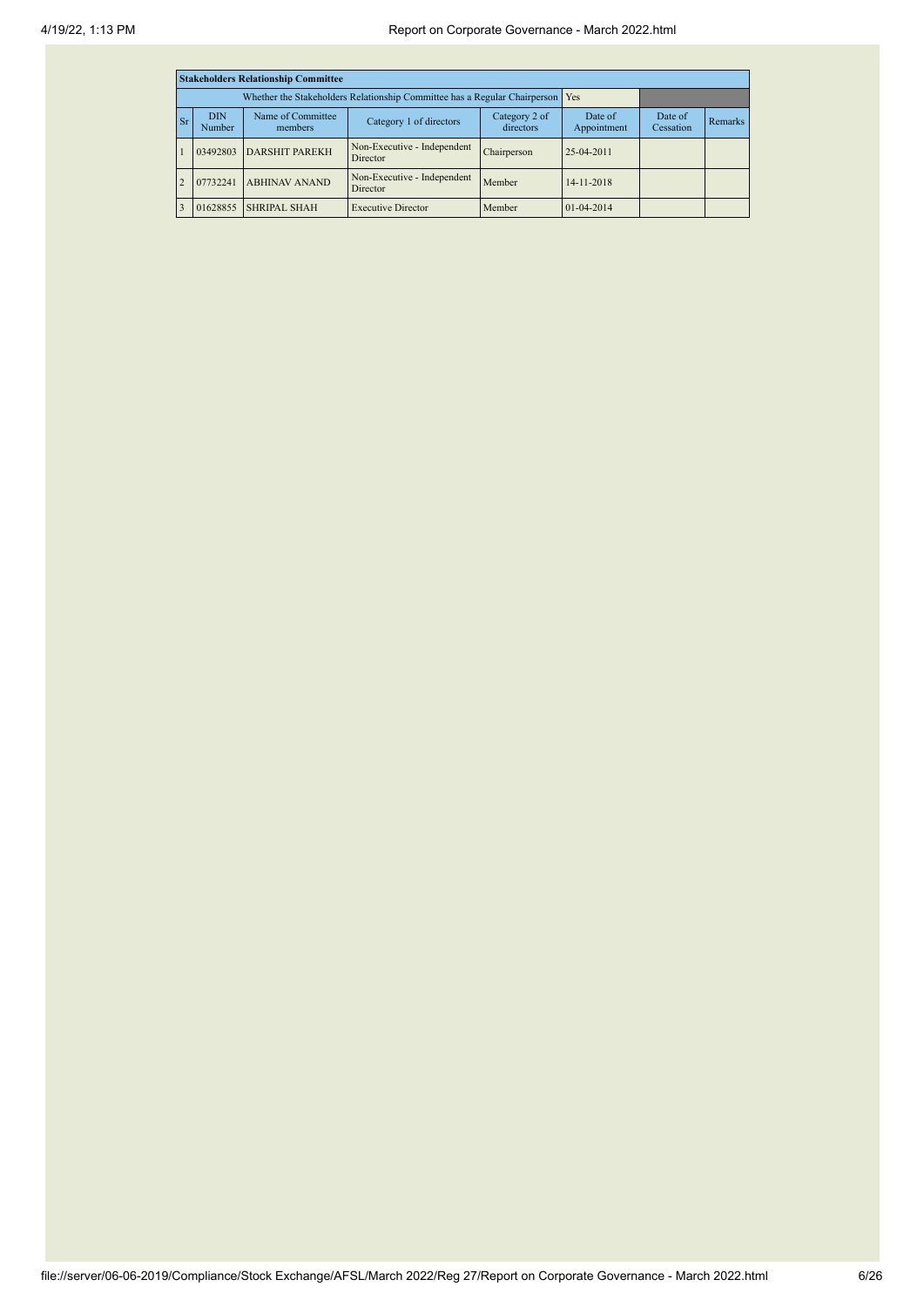|                                                                 | <b>Risk Management Committee</b> |                              |                            |                            |                        |                      |                |  |  |  |  |
|-----------------------------------------------------------------|----------------------------------|------------------------------|----------------------------|----------------------------|------------------------|----------------------|----------------|--|--|--|--|
| Whether the Risk Management Committee has a Regular Chairperson |                                  |                              |                            |                            |                        |                      |                |  |  |  |  |
| Sг                                                              | <b>DIN</b><br>Number             | Name of Committee<br>members | Category 1 of<br>directors | Category 2 of<br>directors | Date of<br>Appointment | Date of<br>Cessation | <b>Remarks</b> |  |  |  |  |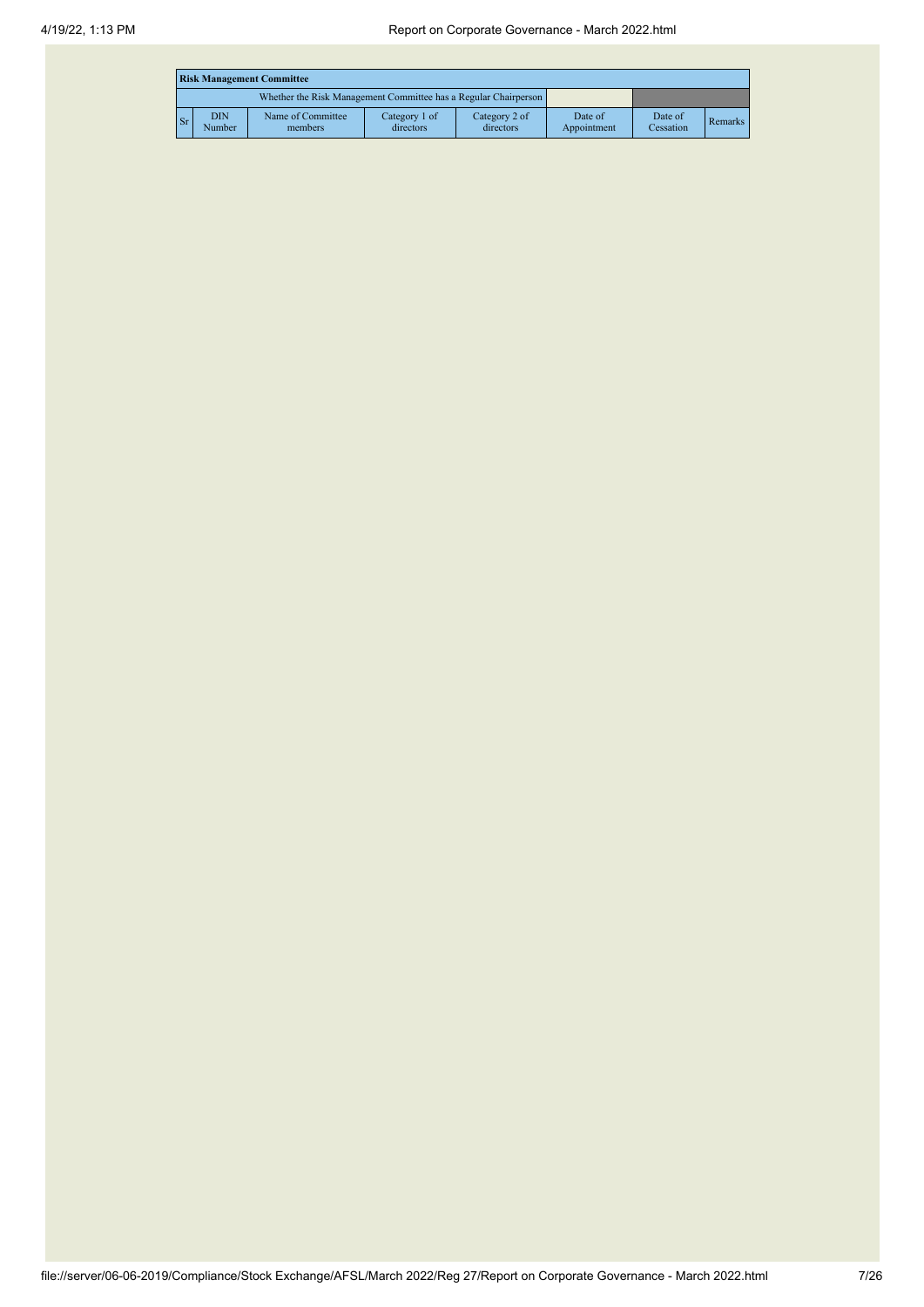|                                                                                 | Corporate Social Responsibility Committee |                              |                            |                            |                        |                      |         |  |  |  |
|---------------------------------------------------------------------------------|-------------------------------------------|------------------------------|----------------------------|----------------------------|------------------------|----------------------|---------|--|--|--|
| Whether the Corporate Social Responsibility Committee has a Regular Chairperson |                                           |                              |                            |                            |                        |                      |         |  |  |  |
| Sr.                                                                             | <b>DIN</b><br>Number                      | Name of Committee<br>members | Category 1 of<br>directors | Category 2 of<br>directors | Date of<br>Appointment | Date of<br>Cessation | Remarks |  |  |  |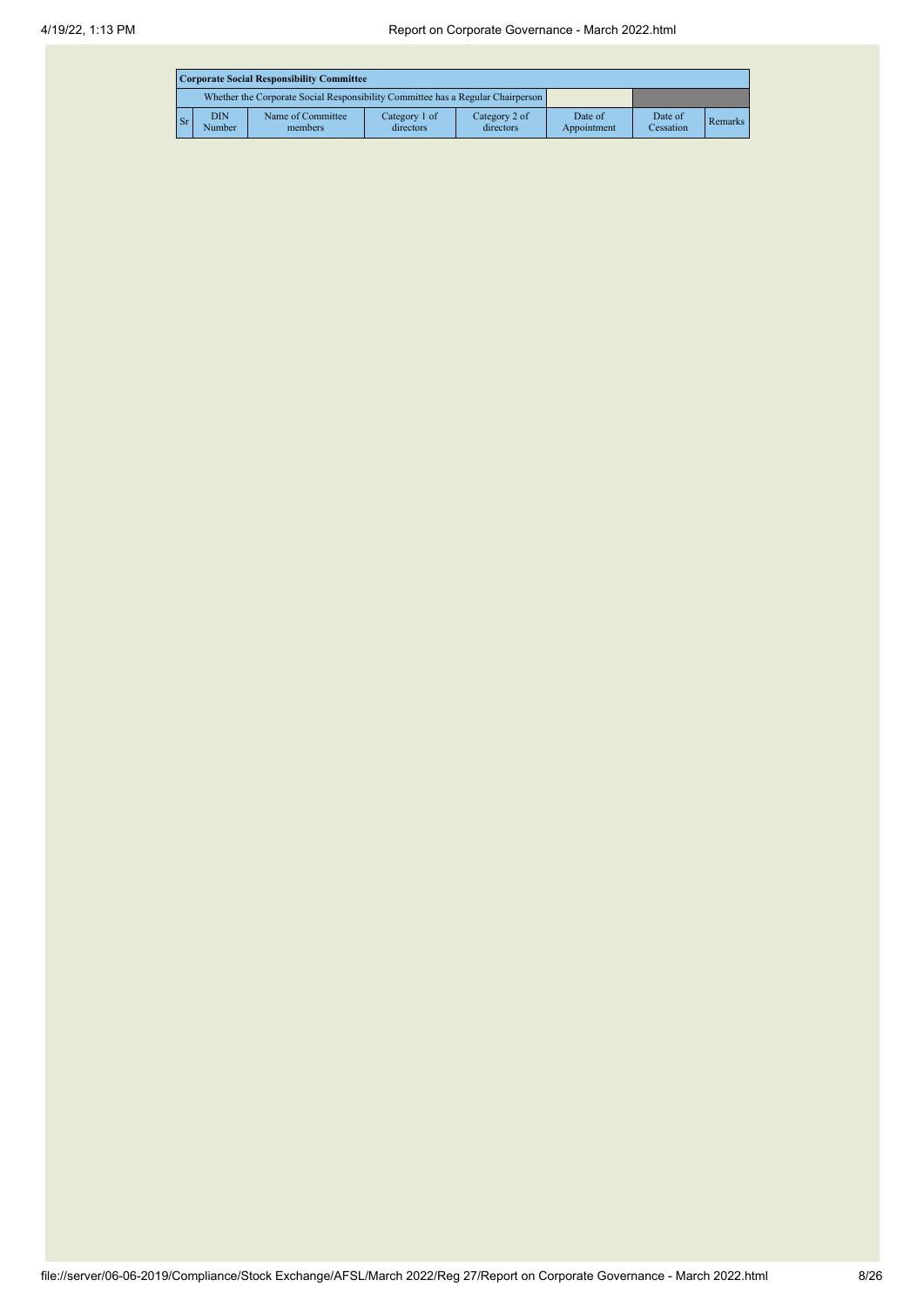|  | <b>Other Committee</b> |                                                                                                                                     |  |  |
|--|------------------------|-------------------------------------------------------------------------------------------------------------------------------------|--|--|
|  |                        | Sr   DIN Number   Name of Committee members   Name of other committee   Category 1 of directors   Category 2 of directors   Remarks |  |  |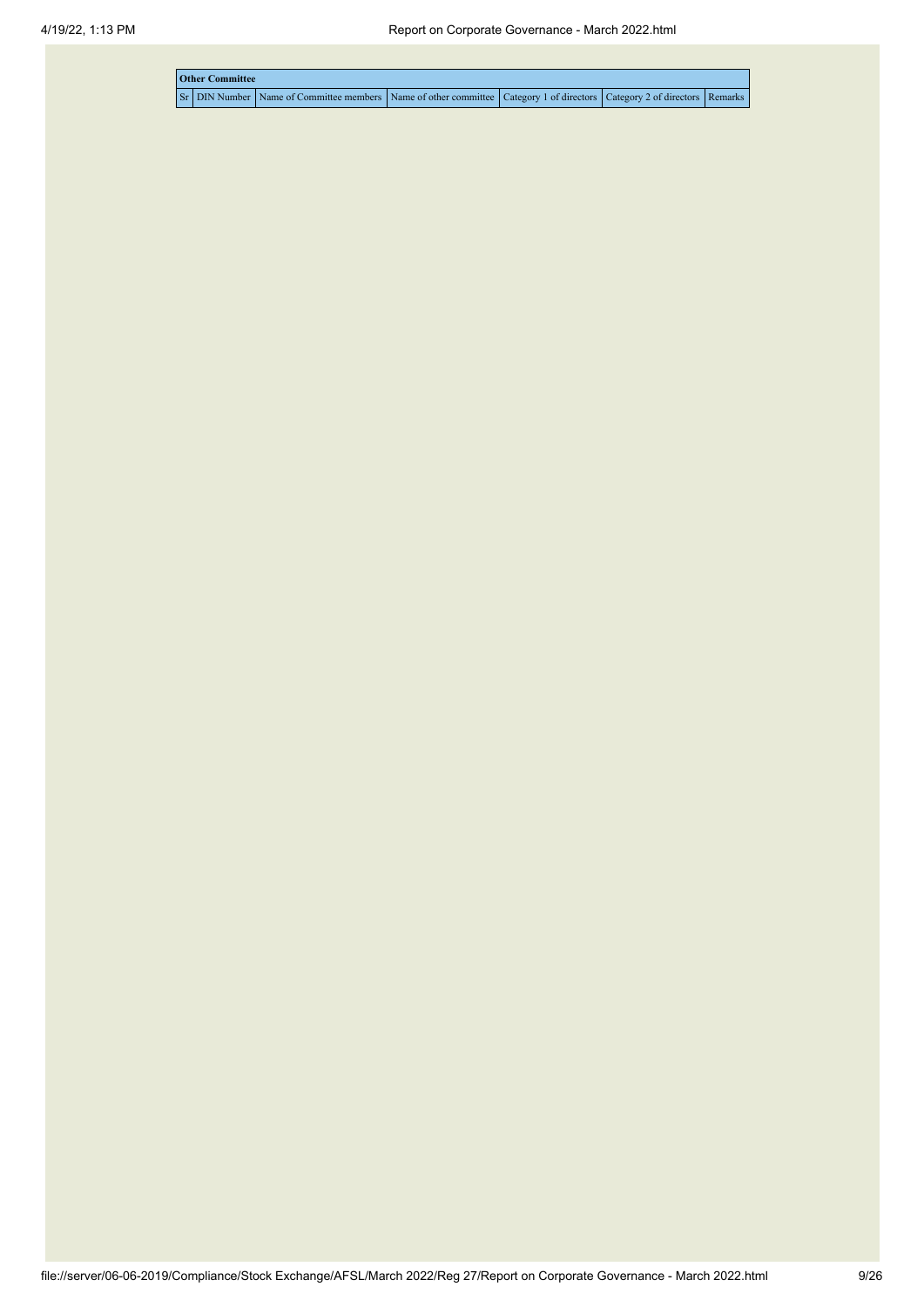|                   | <b>Annexure 1</b>                                            |                                                                     |                                                                      |                                       |                                                            |                                                                                      |                                                                        |  |  |  |  |
|-------------------|--------------------------------------------------------------|---------------------------------------------------------------------|----------------------------------------------------------------------|---------------------------------------|------------------------------------------------------------|--------------------------------------------------------------------------------------|------------------------------------------------------------------------|--|--|--|--|
| <b>Annexure 1</b> |                                                              |                                                                     |                                                                      |                                       |                                                            |                                                                                      |                                                                        |  |  |  |  |
|                   | <b>III. Meeting of Board of Directors</b>                    |                                                                     |                                                                      |                                       |                                                            |                                                                                      |                                                                        |  |  |  |  |
|                   |                                                              | Disclosure of notes on meeting of<br>board of directors explanatory |                                                                      |                                       |                                                            |                                                                                      |                                                                        |  |  |  |  |
| <b>Sr</b>         | Date(s) of<br>meeting (if any)<br>in the previous<br>quarter | $Date(s)$ of<br>meeting (if any)<br>in the current<br>quarter       | Maximum gap<br>between any two<br>consecutive (in<br>number of days) | Notes for<br>not<br>providing<br>Date | Whether<br>requirement of<br><b>Ouorum</b> met<br>(Yes/No) | Number of Directors<br>present* (All directors<br>including Independent<br>Director) | No. of<br>Independent<br><b>Directors</b><br>attending the<br>meeting* |  |  |  |  |
|                   | 12-11-2021                                                   |                                                                     |                                                                      |                                       | Yes                                                        |                                                                                      |                                                                        |  |  |  |  |
| $\overline{2}$    |                                                              | 14-02-2022                                                          | 93                                                                   |                                       | Yes                                                        |                                                                                      |                                                                        |  |  |  |  |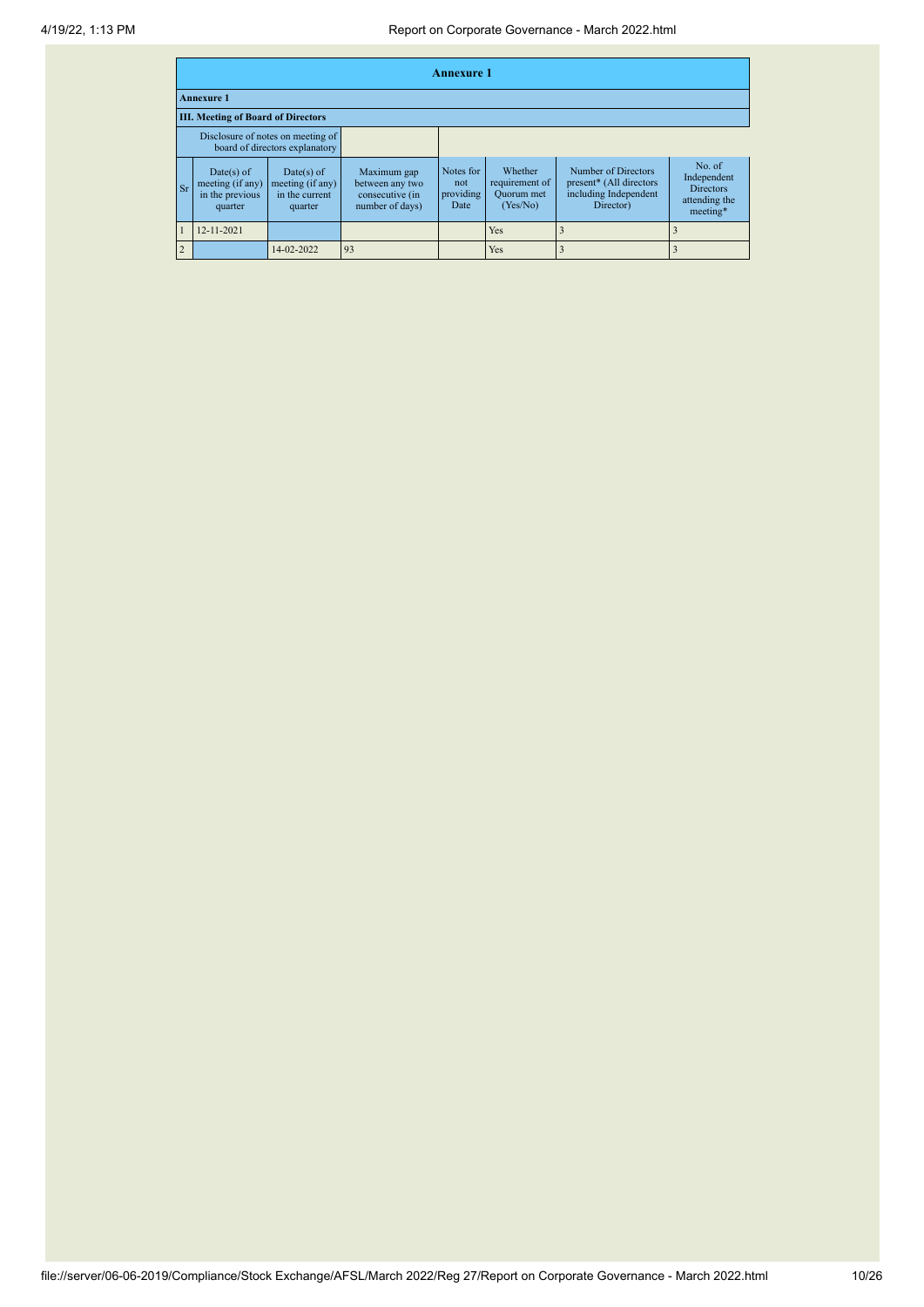|                | <b>Annexure 1</b>                |                                                                                                            |                                                                      |                               |                                       |                                                        |                                                                                            |                                                                        |  |  |  |  |
|----------------|----------------------------------|------------------------------------------------------------------------------------------------------------|----------------------------------------------------------------------|-------------------------------|---------------------------------------|--------------------------------------------------------|--------------------------------------------------------------------------------------------|------------------------------------------------------------------------|--|--|--|--|
|                | <b>IV. Meeting of Committees</b> |                                                                                                            |                                                                      |                               |                                       |                                                        |                                                                                            |                                                                        |  |  |  |  |
|                |                                  |                                                                                                            | Disclosure of notes on meeting of committees explanatory             |                               |                                       |                                                        |                                                                                            |                                                                        |  |  |  |  |
| <b>Sr</b>      | Name of<br>Committee             | $Date(s)$ of meeting (Enter<br>dates of Previous quarter<br>and Current quarter in<br>chronological order) | Maximum gap<br>between any two<br>consecutive (in<br>number of days) | Name of<br>other<br>committee | Reson for<br>not<br>providing<br>date | Whether<br>requirement<br>of Quorum<br>met<br>(Yes/No) | Number of<br>Directors present*<br>(All directors<br>including<br>Independent<br>Director) | No. of<br>Independent<br><b>Directors</b><br>attending the<br>meeting* |  |  |  |  |
|                | Audit<br>Committee               | 12-11-2021                                                                                                 |                                                                      |                               |                                       | Yes                                                    |                                                                                            |                                                                        |  |  |  |  |
| $\overline{c}$ | Audit<br>Committee               | 14-02-2022                                                                                                 | 93                                                                   |                               |                                       | Yes                                                    |                                                                                            |                                                                        |  |  |  |  |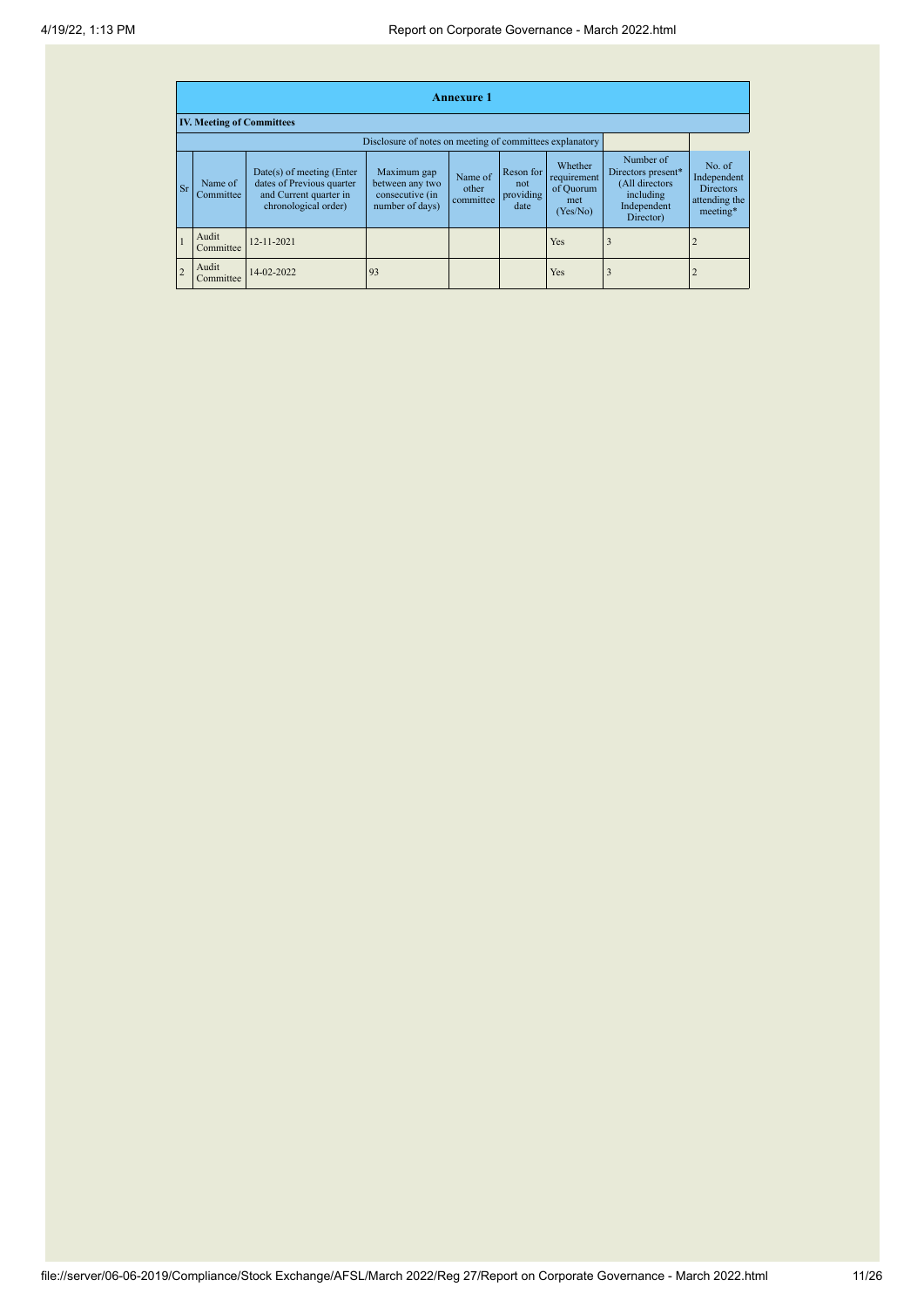|    | <b>Annexure 1</b>                                                                                         |                                  |                                                                    |  |  |  |  |  |  |  |
|----|-----------------------------------------------------------------------------------------------------------|----------------------------------|--------------------------------------------------------------------|--|--|--|--|--|--|--|
|    | <b>V. Related Party Transactions</b>                                                                      |                                  |                                                                    |  |  |  |  |  |  |  |
| Sr | Subject                                                                                                   | Compliance status<br>(Yes/No/NA) | If status is "No" details of non-<br>compliance may be given here. |  |  |  |  |  |  |  |
|    | Whether prior approval of audit committee obtained                                                        | NA                               |                                                                    |  |  |  |  |  |  |  |
|    | Whether shareholder approval obtained for material RPT                                                    | NA                               |                                                                    |  |  |  |  |  |  |  |
|    | Whether details of RPT entered into pursuant to omnibus approval<br>have been reviewed by Audit Committee | NA                               |                                                                    |  |  |  |  |  |  |  |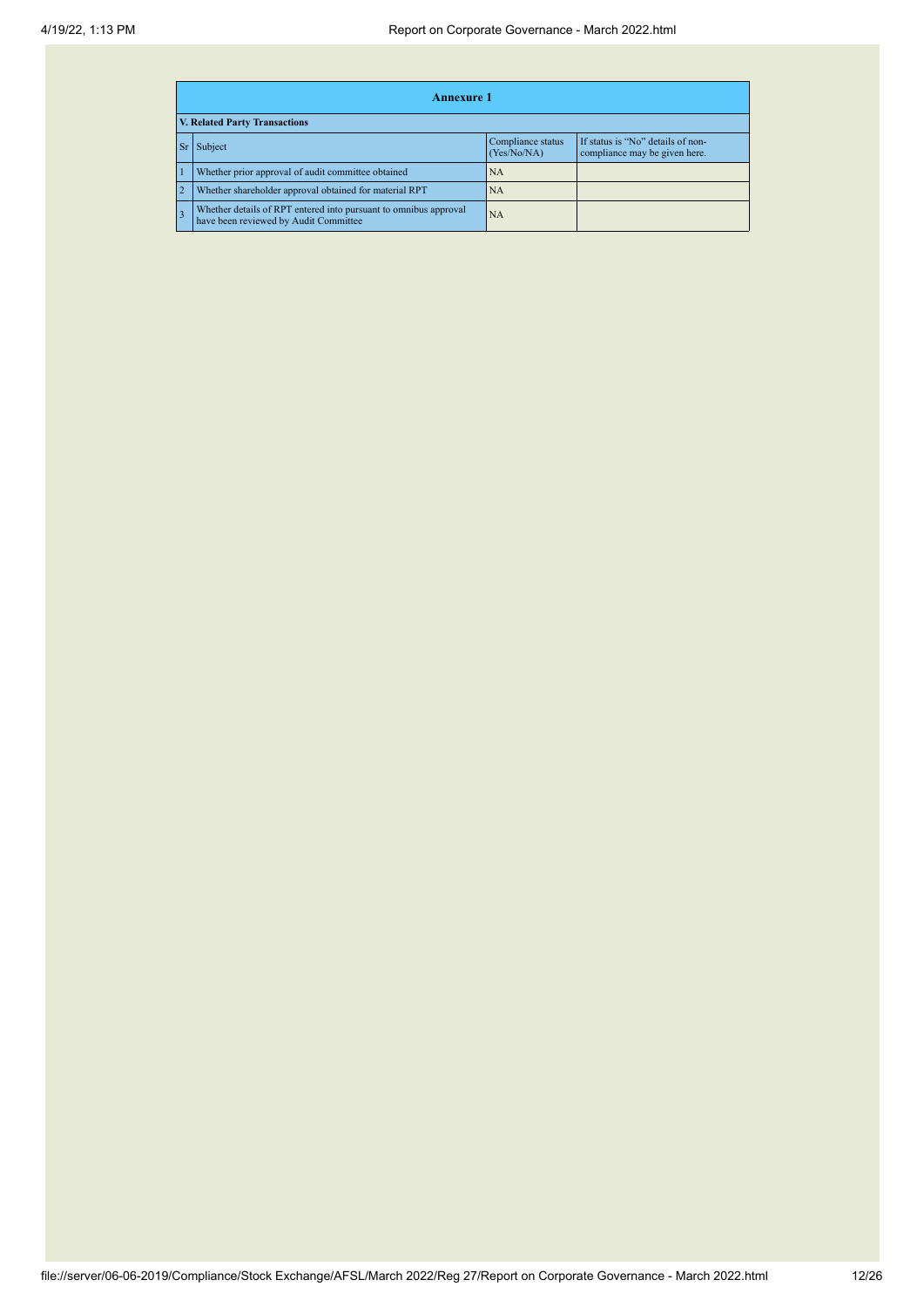|                 | <b>Annexure 1</b>                                                                                                                                                                                               |                               |  |  |  |  |
|-----------------|-----------------------------------------------------------------------------------------------------------------------------------------------------------------------------------------------------------------|-------------------------------|--|--|--|--|
|                 | <b>VI. Affirmations</b>                                                                                                                                                                                         |                               |  |  |  |  |
| Sr <sub>1</sub> | Subject                                                                                                                                                                                                         | Compliance<br>status (Yes/No) |  |  |  |  |
|                 | The composition of Board of Directors is in terms of SEBI (Listing obligations and disclosure requirements)<br>Regulations, 2015                                                                                | Yes                           |  |  |  |  |
| $\overline{c}$  | The composition of the following committees is in terms of SEBI(Listing obligations and disclosure requirements)<br>Regulations, 2015 a. Audit Committee                                                        | <b>Yes</b>                    |  |  |  |  |
| 3               | The composition of the following committees is in terms of SEBI(Listing obligations and disclosure requirements)<br>Regulations, 2015. b. Nomination & remuneration committee                                   | Yes                           |  |  |  |  |
| $\overline{4}$  | The composition of the following committees is in terms of SEBI(Listing obligations and disclosure requirements)<br>Regulations, 2015. c. Stakeholders relationship committee                                   | Yes                           |  |  |  |  |
| 5               | The composition of the following committees is in terms of SEBI(Listing obligations and disclosure requirements)<br>Regulations, 2015. d. Risk management committee (applicable to the top 500 listed entities) | <b>NA</b>                     |  |  |  |  |
| 6               | The committee members have been made aware of their powers, role and responsibilities as specified in SEBI<br>(Listing obligations and disclosure requirements) Regulations, 2015.                              | Yes                           |  |  |  |  |
| $\overline{7}$  | The meetings of the board of directors and the above committees have been conducted in the manner as specified in<br>SEBI (Listing obligations and disclosure requirements) Regulations, 2015.                  | <b>Yes</b>                    |  |  |  |  |
| 8               | This report and/or the report submitted in the previous quarter has been placed before Board of Directors.                                                                                                      | <b>Yes</b>                    |  |  |  |  |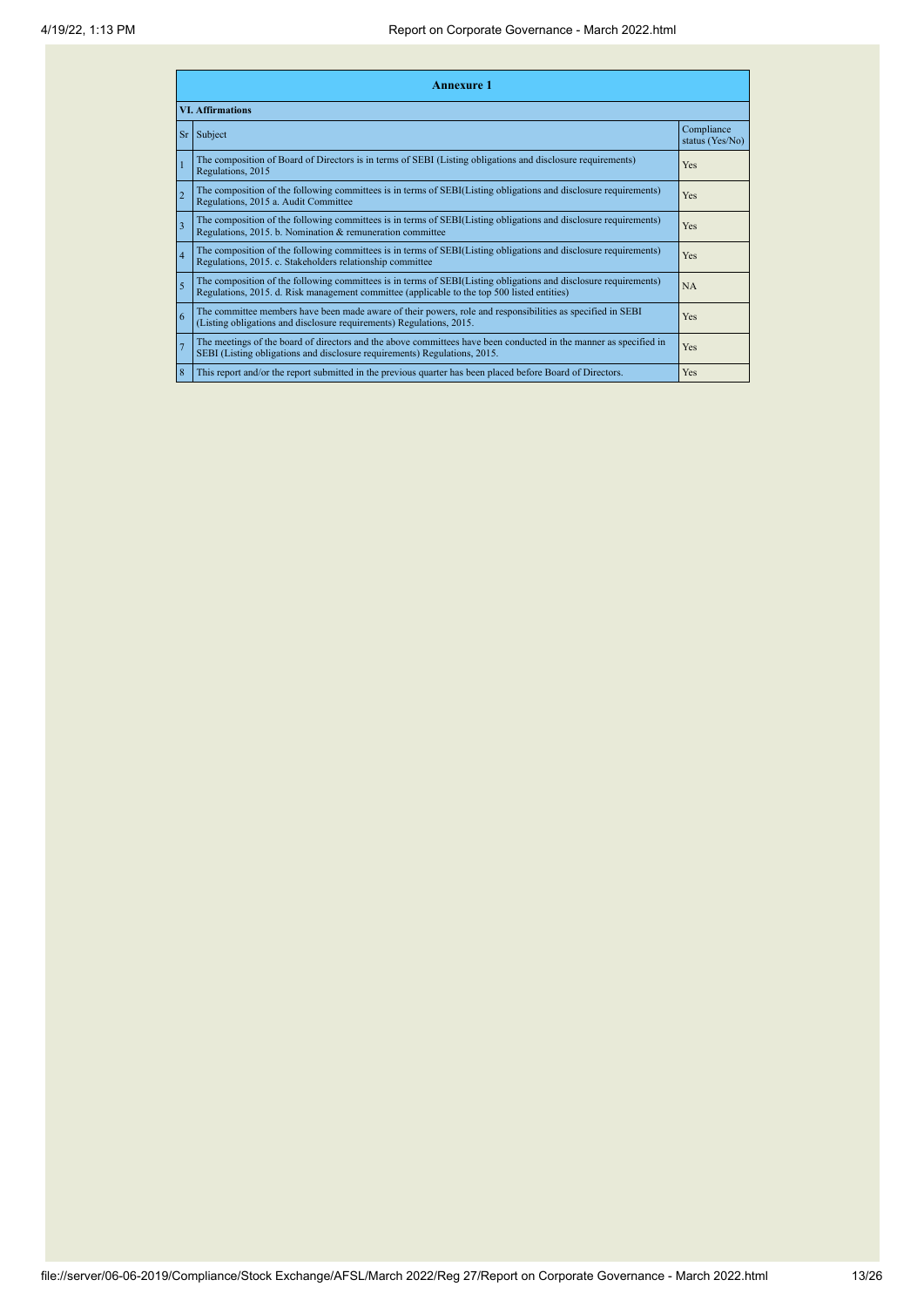| <b>Annexure 1</b> |                   |                                          |  |  |
|-------------------|-------------------|------------------------------------------|--|--|
| <b>Sr</b>         | Subject           | Compliance status                        |  |  |
|                   | Name of signatory | Chaitali Pansari                         |  |  |
|                   | Designation       | Company Secretary and Compliance Officer |  |  |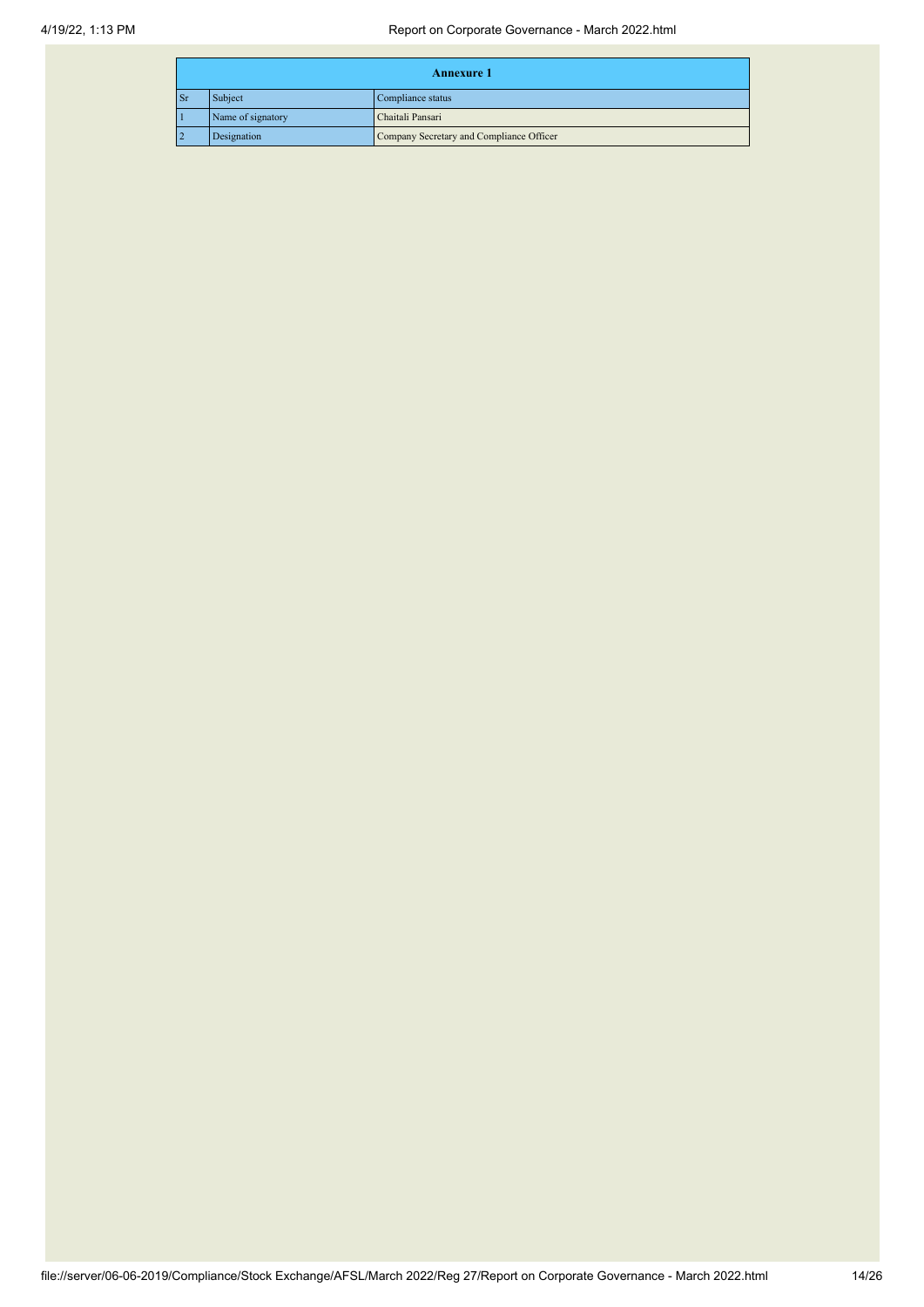|                | <b>Annexure II</b>                                                         |                                  |                                                                                                                 |                                           |  |  |
|----------------|----------------------------------------------------------------------------|----------------------------------|-----------------------------------------------------------------------------------------------------------------|-------------------------------------------|--|--|
|                |                                                                            |                                  | Annexure II to be submitted by listed entity at the end of the financial year (for the whole of financial year) |                                           |  |  |
|                | I. Disclosure on website in terms of Listing Regulations                   |                                  |                                                                                                                 |                                           |  |  |
| <b>Sr</b>      | <b>Item</b>                                                                | Compliance status<br>(Yes/No/NA) | If status is "No" details of non-<br>compliance may be given here.                                              | Web address                               |  |  |
|                | Details of business                                                        | Yes                              |                                                                                                                 | www.afsl.co.in/investor-<br>relation html |  |  |
| $\overline{2}$ | Terms and conditions of appointment of<br>independent directors            | Yes                              |                                                                                                                 | www.afsl.co.in/investor-<br>relation html |  |  |
| $\overline{3}$ | Composition of various committees of board<br>of directors                 | Yes                              |                                                                                                                 | www.afsl.co.in/investor-<br>relation html |  |  |
| $\overline{4}$ | Code of conduct of board of directors and<br>senior management personnel   | Yes                              |                                                                                                                 | www.afsl.co.in/investor-<br>relation html |  |  |
| 5              | Details of establishment of vigil mechanism/<br>Whistle Blower policy      | Yes                              |                                                                                                                 | www.afsl.co.in/investor-<br>relation html |  |  |
| 6              | Criteria of making payments to non-<br>executive directors                 | Yes                              |                                                                                                                 | www.afsl.co.in/investor-<br>relation html |  |  |
| $\overline{7}$ | Policy on dealing with related party<br>transactions                       | Yes                              |                                                                                                                 | www.afsl.co.in/investor-<br>relation html |  |  |
| 8              | Policy for determining 'material'<br>subsidiaries                          | Yes                              |                                                                                                                 | www.afsl.co.in/investor-<br>relation html |  |  |
| $\mathbf{Q}$   | Details of familiarization programmes<br>imparted to independent directors | Yes                              |                                                                                                                 | www.afsl.co.in/investor-<br>relation.html |  |  |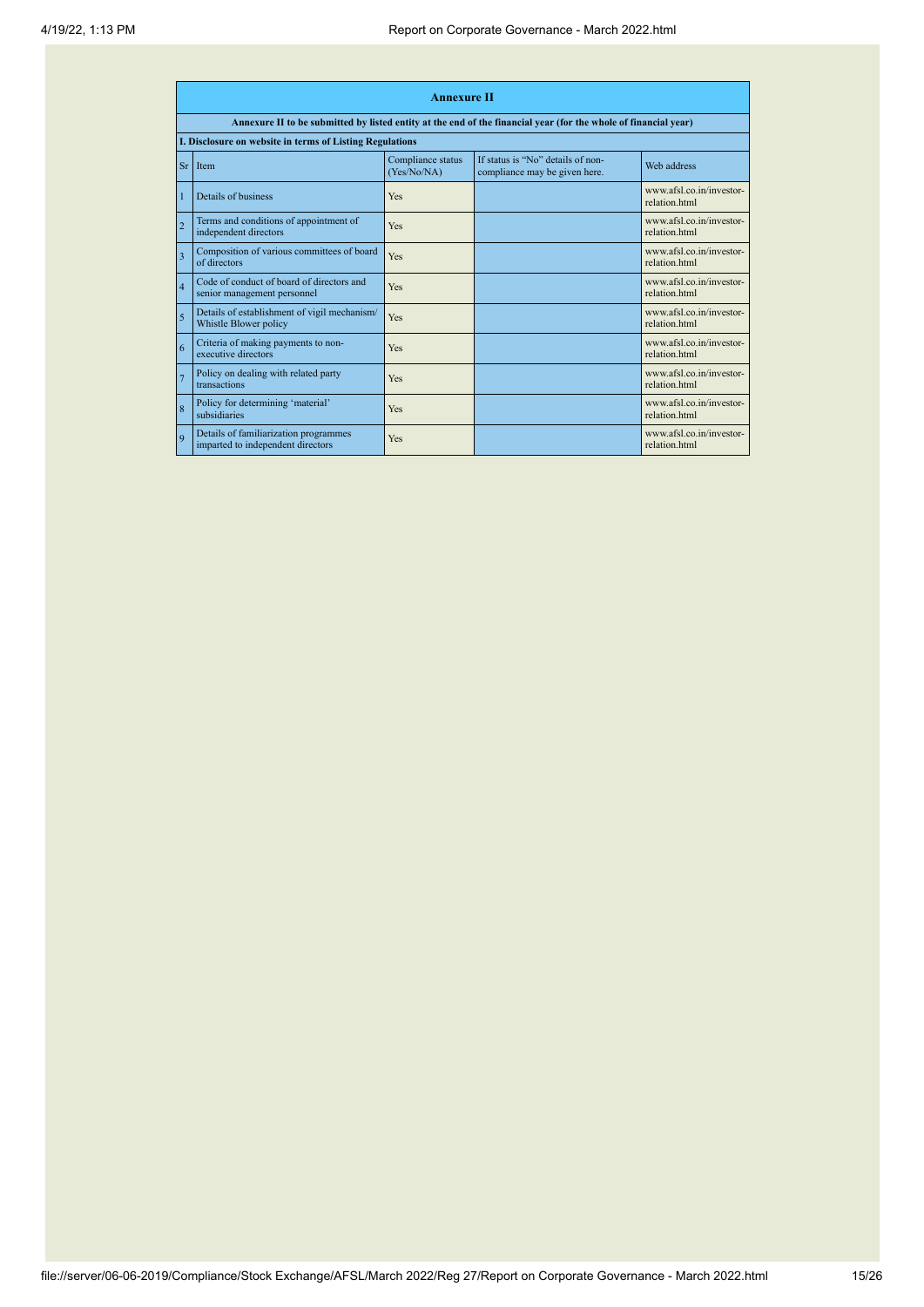|    | <b>Annexure II</b>                                                                                                                                                                           |                                     |                                                                      |                                           |  |  |  |
|----|----------------------------------------------------------------------------------------------------------------------------------------------------------------------------------------------|-------------------------------------|----------------------------------------------------------------------|-------------------------------------------|--|--|--|
|    | Annexure II to be submitted by listed entity at the end of the financial year (for the whole of financial year)                                                                              |                                     |                                                                      |                                           |  |  |  |
|    | I. Disclosure on website in terms of Listing Regulations                                                                                                                                     |                                     |                                                                      |                                           |  |  |  |
| Sr | Item                                                                                                                                                                                         | Compliance<br>status<br>(Yes/No/NA) | If status is "No" details<br>of non-compliance<br>may be given here. | Web address                               |  |  |  |
| 10 | Contact information of the designated officials of the listed entity<br>who are responsible for assisting and handling investor grievances                                                   | <b>Yes</b>                          |                                                                      | www.afsl.co.in/investor-<br>relation html |  |  |  |
| 11 | email address for grievance redressal and other relevant details                                                                                                                             | <b>Yes</b>                          |                                                                      | www.afsl.co.in/investor-<br>relation.html |  |  |  |
| 12 | <b>Financial results</b>                                                                                                                                                                     | <b>Yes</b>                          |                                                                      | www afsl co in/investor-<br>relation.html |  |  |  |
| 13 | Shareholding pattern                                                                                                                                                                         | <b>Yes</b>                          |                                                                      | www.afsl.co.in/investor-<br>relation html |  |  |  |
| 14 | Details of agreements entered into with the media companies<br>and/or their associates                                                                                                       | <b>NA</b>                           |                                                                      |                                           |  |  |  |
| 15 | Schedule of analyst or institutional investor meet and presentations<br>made by the listed entity to analysts or institutional investors<br>simultaneously with submission to stock exchange | <b>NA</b>                           |                                                                      |                                           |  |  |  |
| 16 | New name and the old name of the listed entity                                                                                                                                               | <b>NA</b>                           |                                                                      |                                           |  |  |  |
| 17 | Advertisements as per regulation 47 (1)                                                                                                                                                      | Yes                                 |                                                                      | www.afsl.co.in/investor-<br>relation html |  |  |  |
| 18 | Credit rating or revision in credit rating obtained                                                                                                                                          | <b>NA</b>                           |                                                                      |                                           |  |  |  |
| 19 | Separate audited financial statements of each subsidiary of the<br>listed entity in respect of a relevant financial year                                                                     | Yes                                 |                                                                      | www.afsl.co.in/investor-<br>relation.html |  |  |  |
| 20 | Whether company has provided information under separate section<br>on its website as per Regulation $46(2)$                                                                                  | Yes                                 |                                                                      | www.afsl.co.in/investor-<br>relation.html |  |  |  |
| 21 | Materiality Policy as per Regulation 30                                                                                                                                                      | <b>Yes</b>                          |                                                                      | www.afsl.co.in/investor-<br>relation.html |  |  |  |
| 22 | Dividend Distribution policy as per Regulation 43A (as applicable)                                                                                                                           | NA                                  |                                                                      |                                           |  |  |  |
| 23 | It is certified that these contents on the website of the listed entity<br>are correct                                                                                                       | Yes                                 |                                                                      | www.afsl.co.in/investor-<br>relation.html |  |  |  |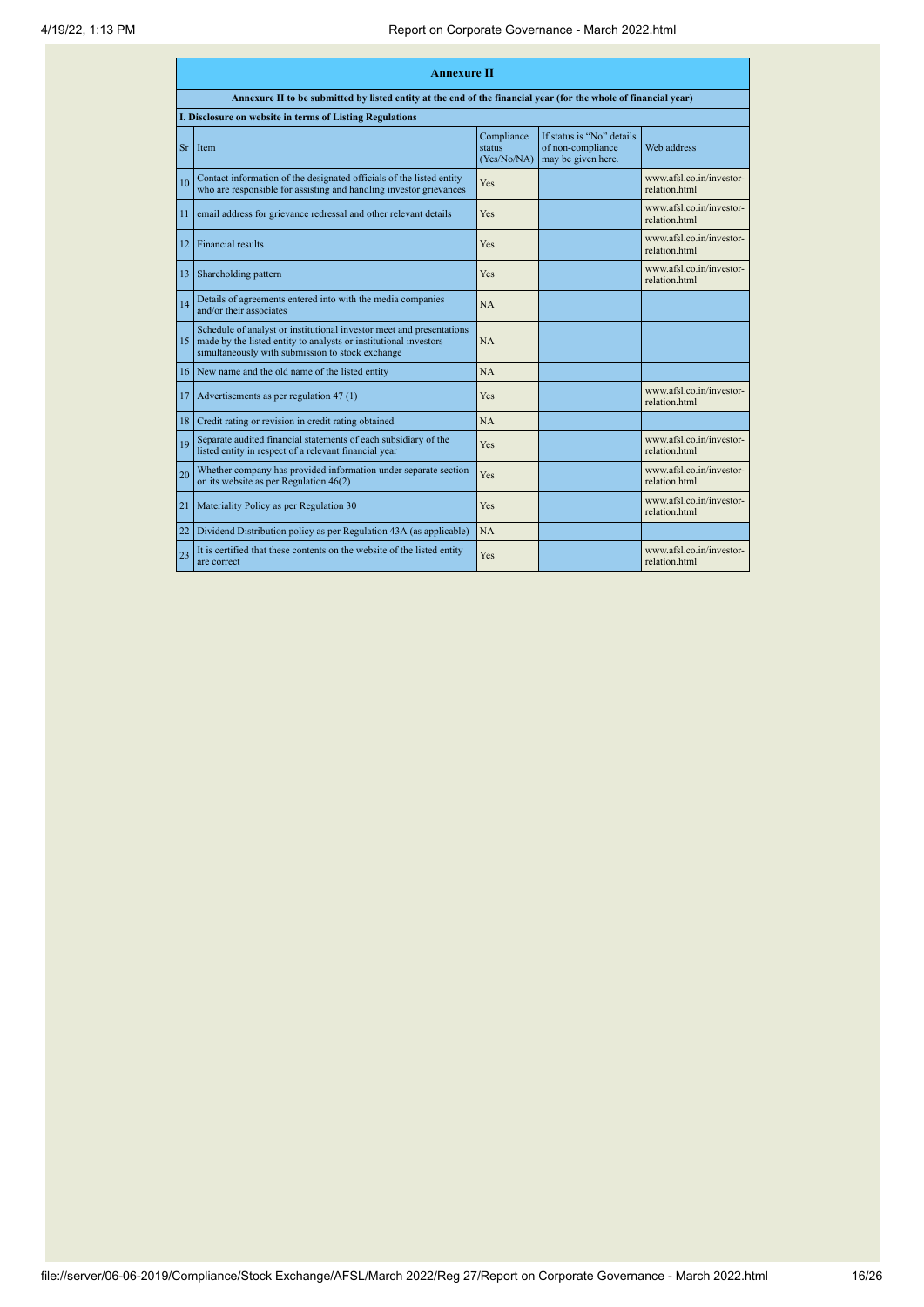|                         | <b>Annexure II</b>                                                                                                   |                                   |                                     |                                                                    |  |  |
|-------------------------|----------------------------------------------------------------------------------------------------------------------|-----------------------------------|-------------------------------------|--------------------------------------------------------------------|--|--|
|                         | <b>II. Annual Affirmations</b>                                                                                       |                                   |                                     |                                                                    |  |  |
| <b>Sr</b>               | Particulars                                                                                                          | Regulation<br>Number              | Compliance<br>status<br>(Yes/No/NA) | If status is "No" details of non-<br>compliance may be given here. |  |  |
| $\overline{1}$          | Independent director(s) have been appointed in terms of<br>specified criteria of 'independence' and/or 'eligibility' | 16(1)(b) &<br>25(6)               | Yes                                 |                                                                    |  |  |
| $\overline{2}$          | Board composition                                                                                                    | $17(1)$ ,<br>$17(1A)$ &<br>17(1B) | Yes                                 |                                                                    |  |  |
| $\overline{\mathbf{3}}$ | Meeting of Board of directors                                                                                        | 17(2)                             | Yes                                 |                                                                    |  |  |
| $\overline{4}$          | Quorum of Board meeting                                                                                              | 17(2A)                            | Yes                                 |                                                                    |  |  |
| 5                       | Review of Compliance Reports                                                                                         | 17(3)                             | Yes                                 |                                                                    |  |  |
| 6                       | Plans for orderly succession for appointments                                                                        | 17(4)                             | Yes                                 |                                                                    |  |  |
| $\overline{7}$          | Code of Conduct                                                                                                      | 17(5)                             | Yes                                 |                                                                    |  |  |
| $\,$ 8 $\,$             | Fees/compensation                                                                                                    | 17(6)                             | Yes                                 |                                                                    |  |  |
| 9                       | Minimum Information                                                                                                  | 17(7)                             | Yes                                 |                                                                    |  |  |
| 10                      | Compliance Certificate                                                                                               | 17(8)                             | Yes                                 |                                                                    |  |  |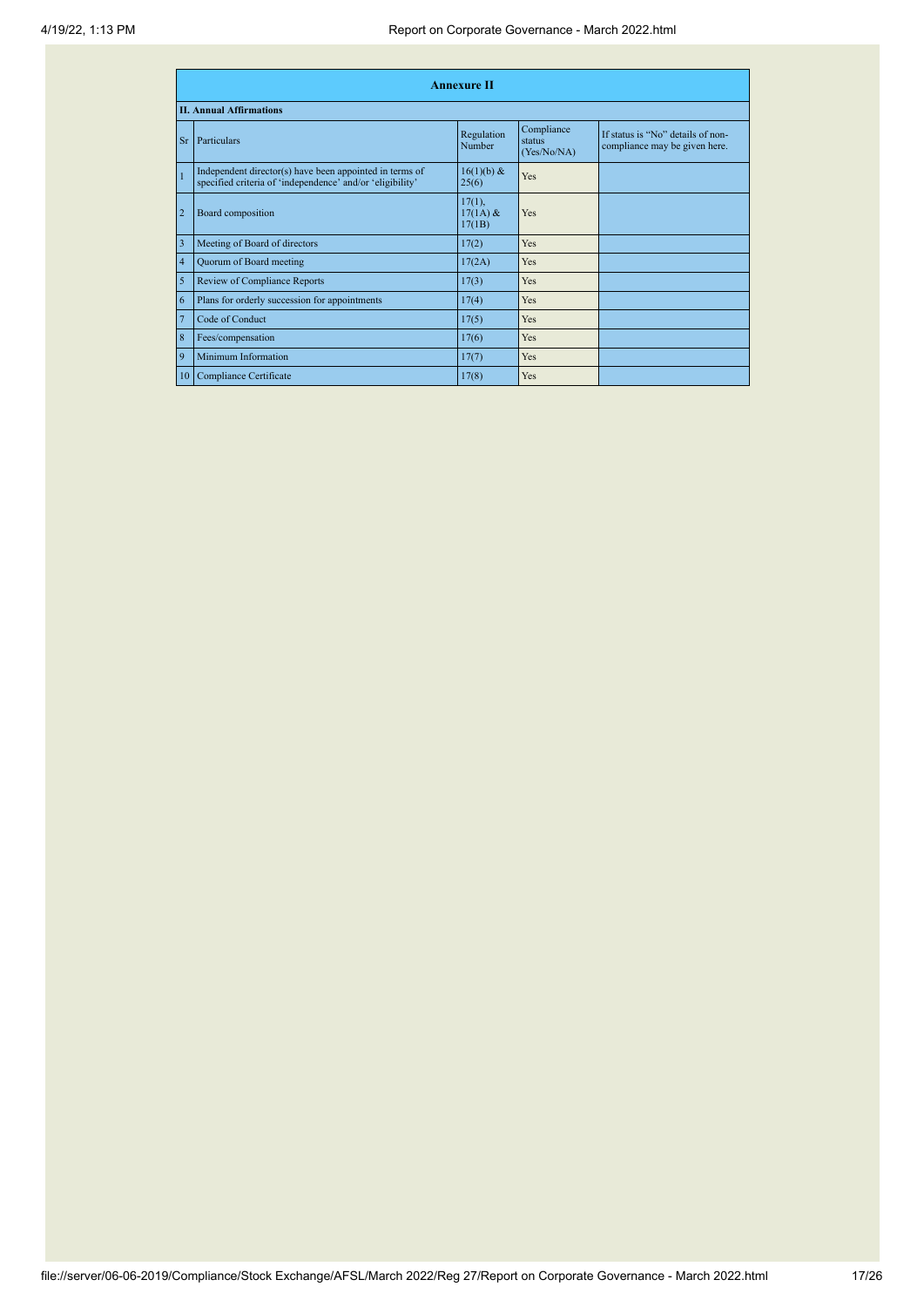|           | <b>Annexure II</b>                                         |                            |                                  |                                                                   |  |  |
|-----------|------------------------------------------------------------|----------------------------|----------------------------------|-------------------------------------------------------------------|--|--|
|           | <b>II. Annual Affirmations</b>                             |                            |                                  |                                                                   |  |  |
| <b>Sr</b> | Particulars                                                | Regulation<br>Number       | Compliance status<br>(Yes/No/NA) | If status is "No" details of non-compliance<br>may be given here. |  |  |
| 11        | Risk Assessment & Management                               | 17(9)                      | Yes                              |                                                                   |  |  |
| 12        | Performance Evaluation of Independent<br><b>Directors</b>  | 17(10)                     | Yes                              |                                                                   |  |  |
| 13        | Recommendation of Board                                    | 17(11)                     | Yes                              |                                                                   |  |  |
| 14        | Maximum number of Directorships                            | 17A                        | Yes                              |                                                                   |  |  |
| 15        | <b>Composition of Audit Committee</b>                      | 18(1)                      | Yes                              |                                                                   |  |  |
| 16        | Meeting of Audit Committee                                 | 18(2)                      | Yes                              |                                                                   |  |  |
| 17        | Composition of nomination & remuneration<br>committee      | 19(1) & (2)                | Yes                              |                                                                   |  |  |
| 18        | Quorum of Nomination and Remuneration<br>Committee meeting | 19(2A)                     | Yes                              |                                                                   |  |  |
| 19        | Meeting of Nomination and Remuneration<br>Committee        | 19(3A)                     | Yes                              |                                                                   |  |  |
| 20        | Composition of Stakeholder Relationship<br>Committee       | $20(1), 20(2)$ &<br>20(2A) | Yes                              |                                                                   |  |  |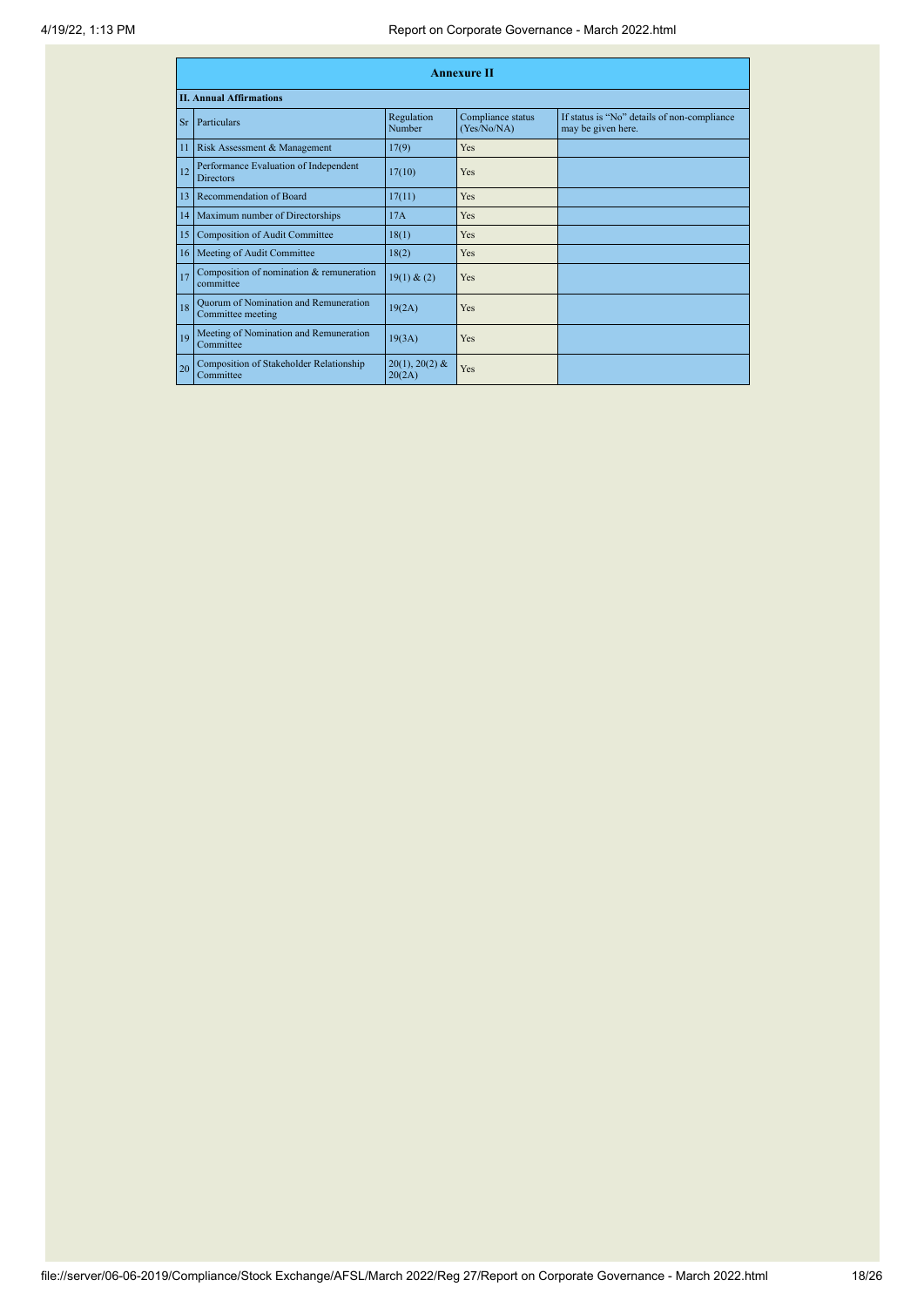|           | <b>Annexure II</b>                                                                     |                                                     |                                  |                                                                    |  |  |
|-----------|----------------------------------------------------------------------------------------|-----------------------------------------------------|----------------------------------|--------------------------------------------------------------------|--|--|
|           | <b>II. Annual Affirmations</b>                                                         |                                                     |                                  |                                                                    |  |  |
| <b>Sr</b> | Particulars                                                                            | Regulation<br>Number                                | Compliance status<br>(Yes/No/NA) | If status is "No" details of non-<br>compliance may be given here. |  |  |
| 21        | Meeting of Stakeholders Relationship Committee                                         | 20(3A)                                              | Yes                              |                                                                    |  |  |
| 22        | Composition and role of risk management<br>committee                                   | 21(1), (2), (3), (4)                                | NA                               |                                                                    |  |  |
| 23        | Meeting of Risk Management Committee                                                   | 21(3A)                                              | NA                               |                                                                    |  |  |
| 24        | Vigil Mechanism                                                                        | 22                                                  | Yes                              |                                                                    |  |  |
| 25        | Policy for related party Transaction                                                   | $23(1)$ , $(1A)$ , $(5)$ ,<br>$(6)$ , $(7)$ & $(8)$ | Yes                              |                                                                    |  |  |
| 26        | Prior or Omnibus approval of Audit Committee for<br>all related party transactions     | 23(2), (3)                                          | Yes                              |                                                                    |  |  |
| 27        | Approval for material related party transactions                                       | 23(4)                                               | Yes                              |                                                                    |  |  |
| 28        | Disclosure of related party transactions on<br>consolidated basis                      | 23(9)                                               | Yes                              |                                                                    |  |  |
| 29        | Composition of Board of Directors of unlisted<br>material Subsidiary                   | 24(1)                                               | Yes                              |                                                                    |  |  |
| 30        | Other Corporate Governance requirements with<br>respect to subsidiary of listed entity | 24(2),(3),(4),(5)<br>$\&(6)$                        | Yes                              |                                                                    |  |  |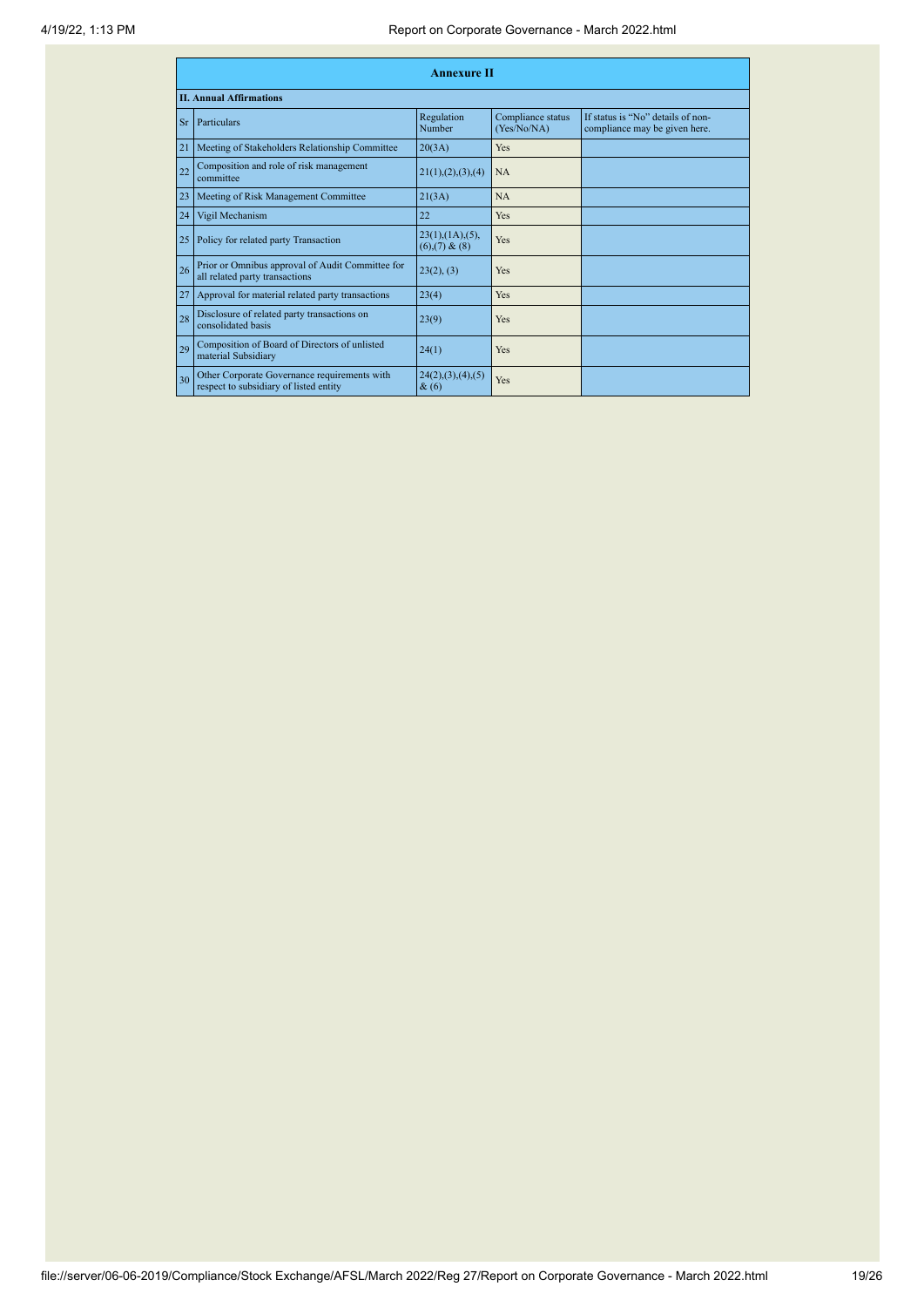|           | <b>Annexure II</b>                                                                                                   |                      |                                     |                                                                    |  |  |
|-----------|----------------------------------------------------------------------------------------------------------------------|----------------------|-------------------------------------|--------------------------------------------------------------------|--|--|
|           | <b>II. Annual Affirmations</b>                                                                                       |                      |                                     |                                                                    |  |  |
| <b>Sr</b> | Particulars                                                                                                          | Regulation<br>Number | Compliance<br>status<br>(Yes/No/NA) | If status is "No" details of non-<br>compliance may be given here. |  |  |
| 31        | Annual Secretarial Compliance Report                                                                                 | 24(A)                | <b>Yes</b>                          |                                                                    |  |  |
| 32        | Alternate Director to Independent Director                                                                           | 25(1)                | Yes                                 |                                                                    |  |  |
| 33        | <b>Maximum Tenure</b>                                                                                                | 25(2)                | Yes                                 |                                                                    |  |  |
| 34        | Meeting of independent directors                                                                                     | $25(3)$ &<br>(4)     | Yes                                 |                                                                    |  |  |
| 35        | Familiarization of independent directors                                                                             | 25(7)                | Yes                                 |                                                                    |  |  |
|           | 36 <sup>1</sup><br>Declaration from Independent Director                                                             | $25(8)$ &<br>(9)     | Yes                                 |                                                                    |  |  |
| 37        | D & O Insurance for Independent Directors                                                                            | 25(10)               | <b>NA</b>                           |                                                                    |  |  |
| 38        | Memberships in Committees                                                                                            | 26(1)                | Yes                                 |                                                                    |  |  |
| 39        | Affirmation with compliance to code of conduct from members of<br>Board of Directors and Senior management personnel | 26(3)                | Yes                                 |                                                                    |  |  |
| 40        | Disclosure of Shareholding by Non-Executive Directors                                                                | 26(4)                | Yes                                 |                                                                    |  |  |
| 41        | Policy with respect to Obligations of directors and senior<br>management                                             | $26(2)$ &<br>26(5)   | Yes                                 |                                                                    |  |  |
|           | Any other information to be provided - Add Notes                                                                     |                      |                                     |                                                                    |  |  |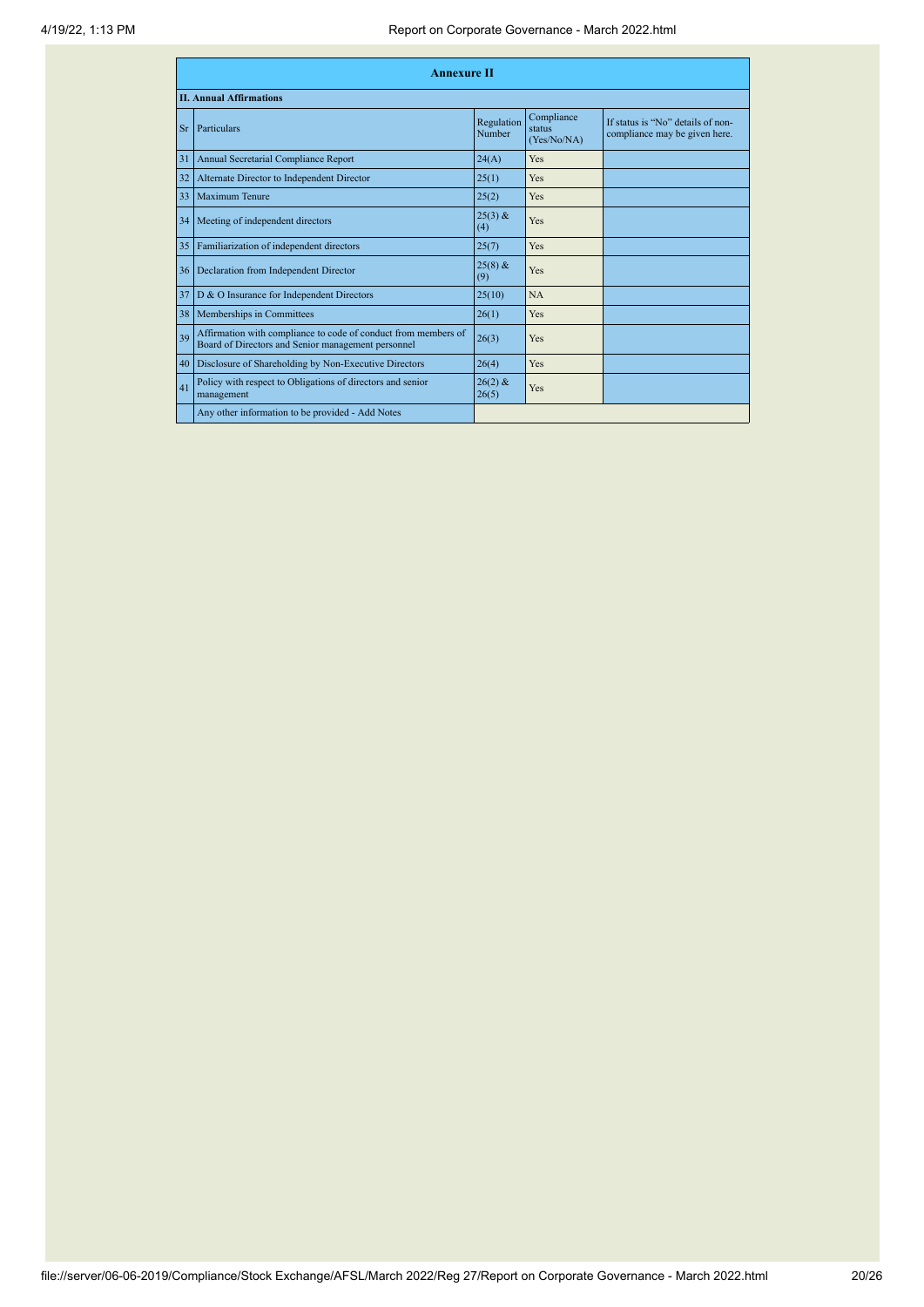| <b>Annexure II</b> |                   |                                          |  |  |
|--------------------|-------------------|------------------------------------------|--|--|
|                    | Name of signatory | Chaitali Pansari                         |  |  |
|                    | Designation       | Company Secretary and Compliance Officer |  |  |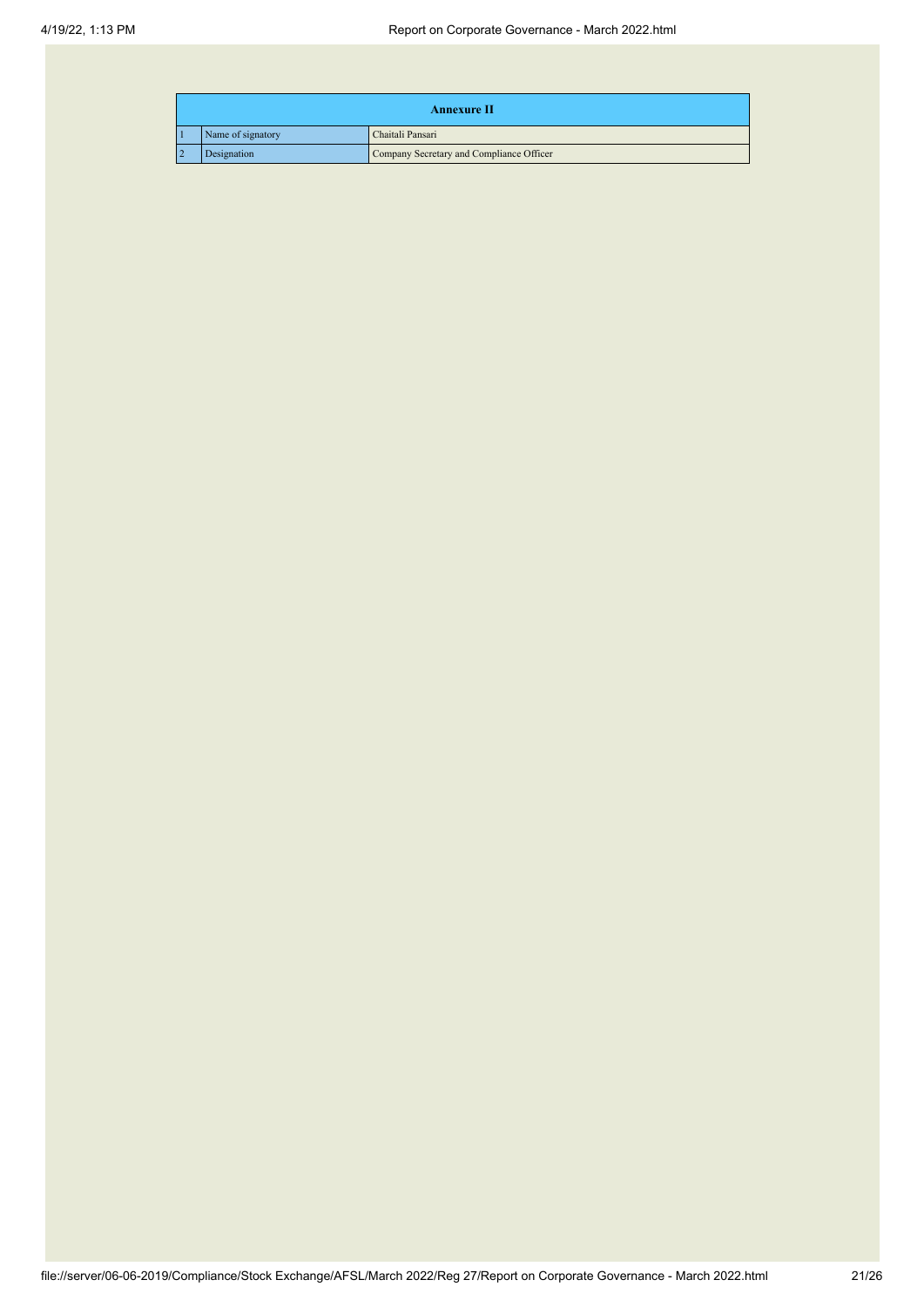|                          | <b>Annexure II</b>                                                                                                                                                    |                                         |  |  |  |
|--------------------------|-----------------------------------------------------------------------------------------------------------------------------------------------------------------------|-----------------------------------------|--|--|--|
| <b>III. Affirmations</b> |                                                                                                                                                                       |                                         |  |  |  |
|                          | <b>Particulars</b>                                                                                                                                                    | <b>Compliance status</b><br>(Yes/No/NA) |  |  |  |
|                          | The Listed Entity has approved Material Subsidiary Policy and the Corporate Governance requirements with<br>respect to subsidiary of Listed Entity have been complied | Yes                                     |  |  |  |
|                          | Any other information to be provided                                                                                                                                  |                                         |  |  |  |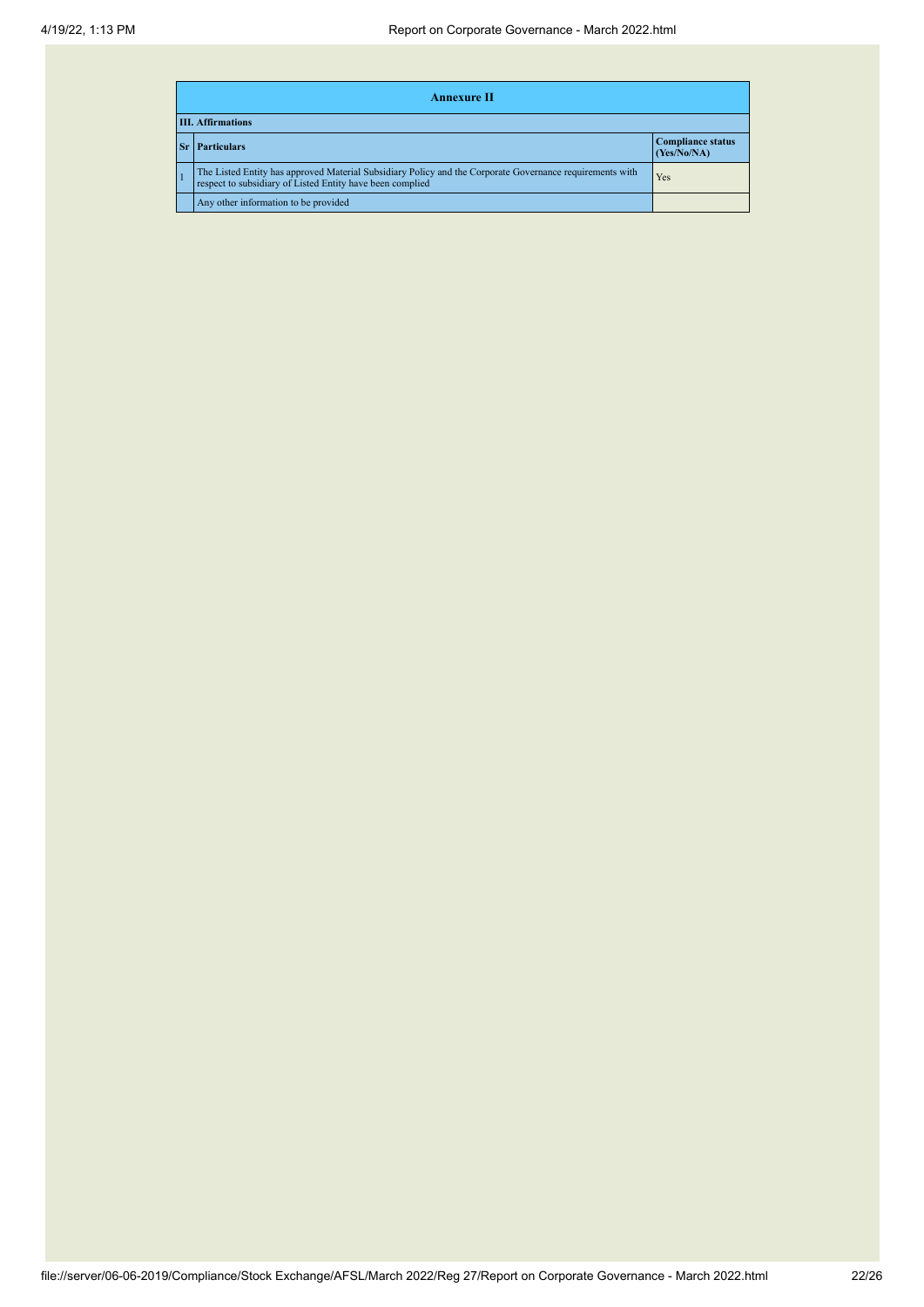| <b>Annexure II</b> |                   |                                          |  |  |
|--------------------|-------------------|------------------------------------------|--|--|
|                    | Name of signatory | Chaitali Pansari                         |  |  |
|                    | Designation       | Company Secretary and Compliance Officer |  |  |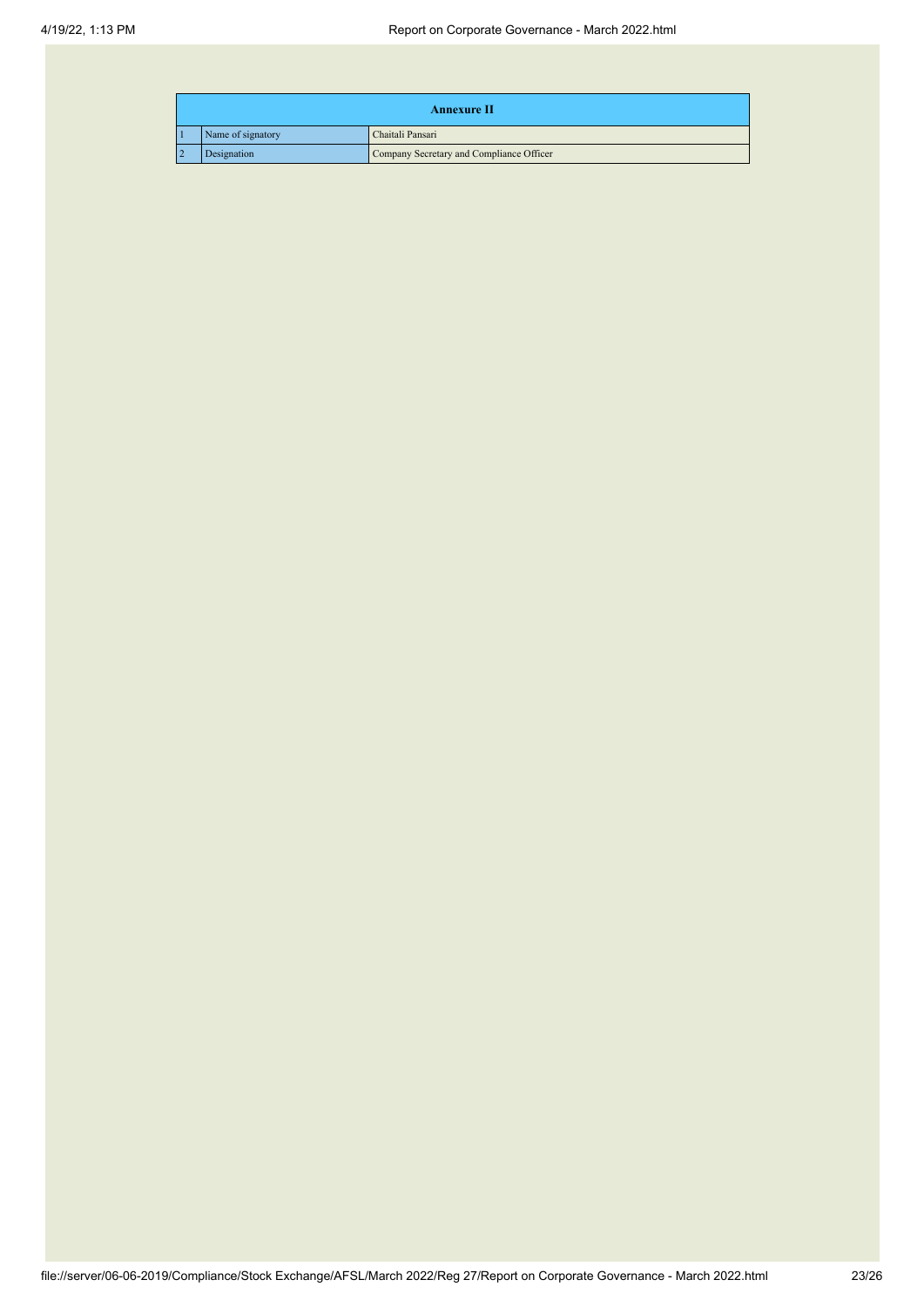| <b>Additional Half yearly Disclosure</b> |                        |  |
|------------------------------------------|------------------------|--|
| Applicability of disclosure              | Not Applicable         |  |
| Reason for Non Applicability             | Textual Information(1) |  |